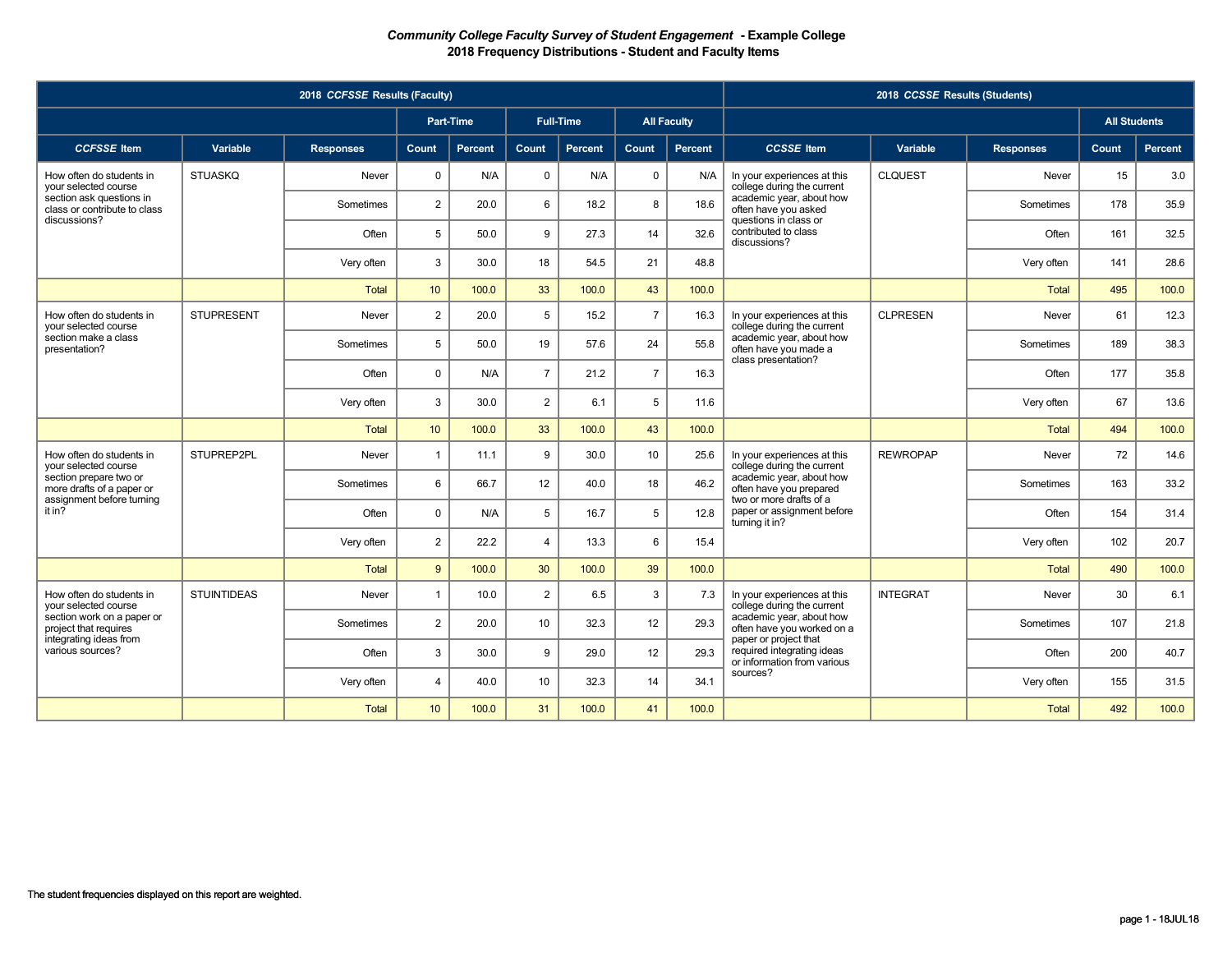|                                                        |                    | 2018 CCFSSE Results (Faculty) |                |                  |                |                  |                |                    |                                                                                     | 2018 CCSSE Results (Students) |                  |                     |         |
|--------------------------------------------------------|--------------------|-------------------------------|----------------|------------------|----------------|------------------|----------------|--------------------|-------------------------------------------------------------------------------------|-------------------------------|------------------|---------------------|---------|
|                                                        |                    |                               |                | <b>Part-Time</b> |                | <b>Full-Time</b> |                | <b>All Faculty</b> |                                                                                     |                               |                  | <b>All Students</b> |         |
| <b>CCFSSE</b> Item                                     | Variable           | <b>Responses</b>              | Count          | Percent          | Count          | <b>Percent</b>   | Count          | Percent            | <b>CCSSE</b> Item                                                                   | Variable                      | <b>Responses</b> | Count               | Percent |
| How often do students in<br>your selected course       | <b>STUUNPREP</b>   | Never                         | $\mathbf 0$    | N/A              | $\mathbf 0$    | N/A              | $\mathbf 0$    | N/A                | In your experiences at this<br>college during the current                           | <b>CLUNPREP</b>               | Never            | 117                 | 23.8    |
| section come to class<br>without completing            |                    | Sometimes                     | 5              | 50.0             | 17             | 51.5             | 22             | 51.2               | academic year, about how<br>often have you come to                                  |                               | Sometimes        | 289                 | 58.9    |
| readings or assignments?                               |                    | Often                         | $\overline{4}$ | 40.0             | 10             | 30.3             | 14             | 32.6               | class without completing<br>readings or assignments?                                |                               | Often            | 68                  | 13.9    |
|                                                        |                    | Very often                    | $\mathbf{1}$   | 10.0             | 6              | 18.2             | $\overline{7}$ | 16.3               |                                                                                     |                               | Very often       | 17                  | 3.4     |
|                                                        |                    | <b>Total</b>                  | 10             | 100.0            | 33             | 100.0            | 43             | 100.0              |                                                                                     |                               | <b>Total</b>     | 492                 | 100.0   |
| How often do students in<br>vour selected course       | <b>STUGRPINCL</b>  | Never                         | $\overline{1}$ | 10.0             | $\overline{1}$ | 3.2              | $\overline{2}$ | 4.9                | In your experiences at this<br>college during the current                           | <b>CLASSGRP</b>               | Never            | 40                  | 8.1     |
| section work with other<br>students on projects during |                    | Sometimes                     | $\overline{4}$ | 40.0             | 10             | 32.3             | 14             | 34.1               | academic year, about how<br>often have you worked with                              |                               | Sometimes        | 180                 | 36.8    |
| class?                                                 |                    | Often                         | 3              | 30.0             | 10             | 32.3             | 13             | 31.7               | other students on projects<br>during class?                                         |                               | Often            | 182                 | 37.2    |
|                                                        |                    | Very often                    | $\overline{2}$ | 20.0             | 10             | 32.3             | 12             | 29.3               |                                                                                     |                               | Very often       | 87                  | 17.9    |
|                                                        |                    | <b>Total</b>                  | 10             | 100.0            | 31             | 100.0            | 41             | 100.0              |                                                                                     |                               | Total            | 488                 | 100.0   |
| How often do students in<br>vour selected course       | <b>STUGRPOUTCL</b> | Never                         | $\Omega$       | N/A              | 2              | 6.5              | $\overline{2}$ | 4.9                | In your experiences at this<br>college during the current                           | <b>OCCGRP</b>                 | Never            | 97                  | 19.9    |
| section work with<br>classmates outside of class       |                    | Sometimes                     | $\overline{4}$ | 40.0             | 20             | 64.5             | 24             | 58.5               | academic year, about how<br>often have you worked with                              |                               | Sometimes        | 233                 | 47.6    |
| to prepare class<br>assignments?                       |                    | Often                         | $\overline{4}$ | 40.0             | $\overline{7}$ | 22.6             | 11             | 26.8               | classmates outside of class<br>to prepare class<br>assignments?                     |                               | Often            | 109                 | 22.3    |
|                                                        |                    | Very often                    | $\overline{2}$ | 20.0             | 2              | 6.5              | 4              | 9.8                |                                                                                     |                               | Very often       | 50                  | 10.3    |
|                                                        |                    | <b>Total</b>                  | 10             | 100.0            | 31             | 100.0            | 41             | 100.0              |                                                                                     |                               | <b>Total</b>     | 489                 | 100.0   |
| How often do students in<br>vour selected course       | <b>STUPARTCBPR</b> | Never                         | $\overline{7}$ | 87.5             | 13             | 46.4             | 20             | 55.6               | In your experiences at this<br>college during the current                           | <b>PARTICCBP</b>              | Never            | 332                 | 67.3    |
| section participate in a<br>community-based project    |                    | Sometimes                     | $\mathbf{1}$   | 12.5             | $\overline{7}$ | 25.0             | 8              | 22.2               | academic year, about how<br>often have you participated                             |                               | Sometimes        | 108                 | 21.9    |
| (service learning activity)<br>as part of the course?  |                    | Often                         | $\Omega$       | N/A              | $\overline{4}$ | 14.3             | $\overline{4}$ | 11.1               | in a community-based<br>project (service-learning<br>activity) as part of a regular |                               | Often            | 35                  | 7.0     |
|                                                        |                    | Very often                    | $\Omega$       | N/A              | $\overline{4}$ | 14.3             | $\overline{4}$ | 11.1               | course?                                                                             |                               | Very often       | 18                  | 3.7     |
|                                                        |                    | <b>Total</b>                  | 8              | 100.0            | 28             | 100.0            | 36             | 100.0              |                                                                                     |                               | Total            | 493                 | 100.0   |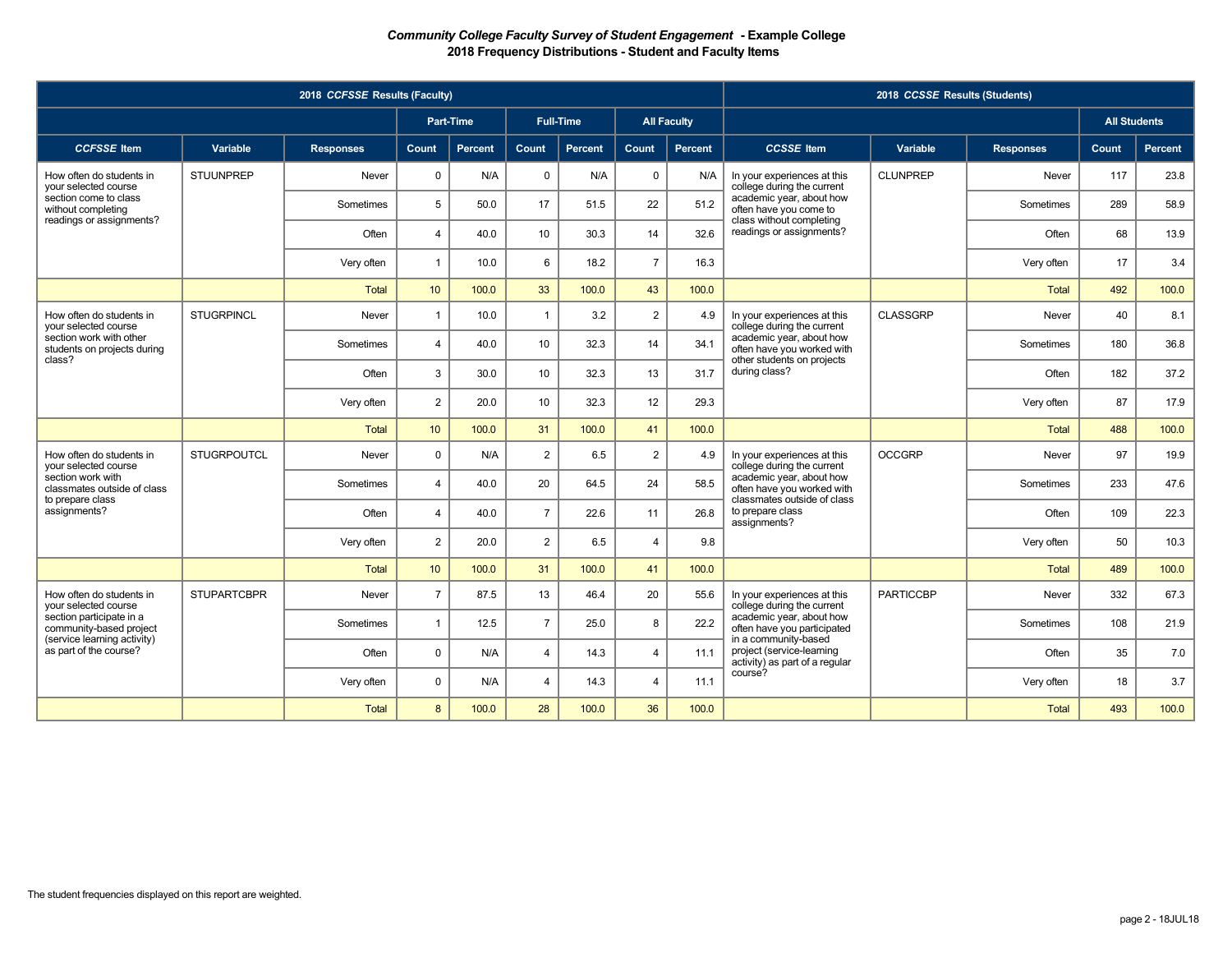|                                                                                       |                     | 2018 CCFSSE Results (Faculty) |                  |           |                |                  |             |                    |                                                                                     | 2018 CCSSE Results (Students) |                  |                     |                |
|---------------------------------------------------------------------------------------|---------------------|-------------------------------|------------------|-----------|----------------|------------------|-------------|--------------------|-------------------------------------------------------------------------------------|-------------------------------|------------------|---------------------|----------------|
|                                                                                       |                     |                               |                  | Part-Time |                | <b>Full-Time</b> |             | <b>All Faculty</b> |                                                                                     |                               |                  | <b>All Students</b> |                |
| <b>CCFSSE</b> Item                                                                    | Variable            | <b>Responses</b>              | Count            | Percent   | Count          | Percent          | Count       | Percent            | <b>CCSSE</b> Item                                                                   | Variable                      | <b>Responses</b> | Count               | <b>Percent</b> |
| How often do students in<br>your selected course                                      | <b>STUEMAIL</b>     | Never                         | $\Omega$         | N/A       | $\mathbf 0$    | N/A              | $\mathbf 0$ | N/A                | In your experiences at this<br>college during the current                           | <b>EMAIL</b>                  | Never            | 23                  | 4.6            |
| section use e-mail to<br>communicate with you?                                        |                     | Sometimes                     | $\mathbf{1}$     | 10.0      | 10             | 30.3             | 11          | 25.6               | academic year, about how<br>often have you used e-mail                              |                               | Sometimes        | 151                 | 30.8           |
|                                                                                       |                     | Often                         | $\overline{2}$   | 20.0      | 14             | 42.4             | 16          | 37.2               | to communicate with an<br>instructor?                                               |                               | Often            | 163                 | 33.1           |
|                                                                                       |                     | Very often                    | $\overline{7}$   | 70.0      | 9              | 27.3             | 16          | 37.2               |                                                                                     |                               | Very often       | 155                 | 31.5           |
|                                                                                       |                     | <b>Total</b>                  | 10               | 100.0     | 33             | 100.0            | 43          | 100.0              |                                                                                     |                               | Total            | 491                 | 100.0          |
| How often do students in<br>vour selected course                                      | <b>STUDISCGDS</b>   | Never                         | $\Omega$         | N/A       | $\mathbf 0$    | N/A              | $\mathbf 0$ | N/A                | In your experiences at this<br>college during the current                           | <b>FACGRADE</b>               | Never            | 31                  | 6.4            |
| section discuss grades or<br>assignments with you?                                    |                     | Sometimes                     | $\mathbf{1}$     | 10.0      | 9              | 27.3             | 10          | 23.3               | academic year, about how<br>often have you discussed                                |                               | Sometimes        | 189                 | 38.4           |
|                                                                                       |                     | Often                         | 5                | 50.0      | 12             | 36.4             | 17          | 39.5               | grades or assignments with<br>an instructor?                                        |                               | Often            | 161                 | 32.8           |
|                                                                                       |                     | Very often                    | $\overline{4}$   | 40.0      | 12             | 36.4             | 16          | 37.2               |                                                                                     |                               | Very often       | 110                 | 22.4           |
|                                                                                       |                     | <b>Total</b>                  | 10               | 100.0     | 33             | 100.0            | 43          | 100.0              |                                                                                     |                               | Total            | 492                 | 100.0          |
| How often do students in<br>vour selected course                                      | <b>STUTLKCARPLN</b> | Never                         | $\Omega$         | N/A       | $\mathbf 0$    | N/A              | $\mathbf 0$ | N/A                | In your experiences at this<br>college during the current                           | <b>FACPLANS</b>               | Never            | 83                  | 16.8           |
| section talk about career<br>plans with you?                                          |                     | Sometimes                     | 5                | 50.0      | 19             | 57.6             | 24          | 55.8               | academic year, about how<br>often have you talked                                   |                               | Sometimes        | 220                 | 44.5           |
|                                                                                       |                     | Often                         | 3                | 30.0      | 6              | 18.2             | 9           | 20.9               | about career plans with an<br>instructor or advisor?                                |                               | Often            | 121                 | 24.6           |
|                                                                                       |                     | Very often                    | $\overline{2}$   | 20.0      | 8              | 24.2             | 10          | 23.3               |                                                                                     |                               | Very often       | 70                  | 14.1           |
|                                                                                       |                     | Total                         | 10 <sup>10</sup> | 100.0     | 33             | 100.0            | 43          | 100.0              |                                                                                     |                               | Total            | 494                 | 100.0          |
| How often do students in<br>vour selected course                                      | <b>STUDISCIDEA</b>  | Never                         | $\Omega$         | N/A       | 3              | 9.1              | 3           | 7.0                | In your experiences at this<br>college during the current                           | <b>FACIDEAS</b>               | Never            | 182                 | 37.3           |
| section discuss ideas from<br>their readings or classes<br>with you outside of class? |                     | Sometimes                     | $\overline{4}$   | 40.0      | 19             | 57.6             | 23          | 53.5               | academic year, about how<br>often have you discussed<br>ideas from your readings or |                               | Sometimes        | 200                 | 41.0           |
|                                                                                       |                     | Often                         | 5                | 50.0      | 9              | 27.3             | 14          | 32.6               | classes with instructors<br>outside of class?                                       |                               | Often            | 69                  | 14.1           |
|                                                                                       |                     | Very often                    | $\overline{1}$   | 10.0      | $\overline{2}$ | 6.1              | 3           | 7.0                |                                                                                     |                               | Very often       | 37                  | 7.5            |
|                                                                                       |                     | <b>Total</b>                  | 10 <sup>1</sup>  | 100.0     | 33             | 100.0            | 43          | 100.0              |                                                                                     |                               | <b>Total</b>     | 487                 | 100.0          |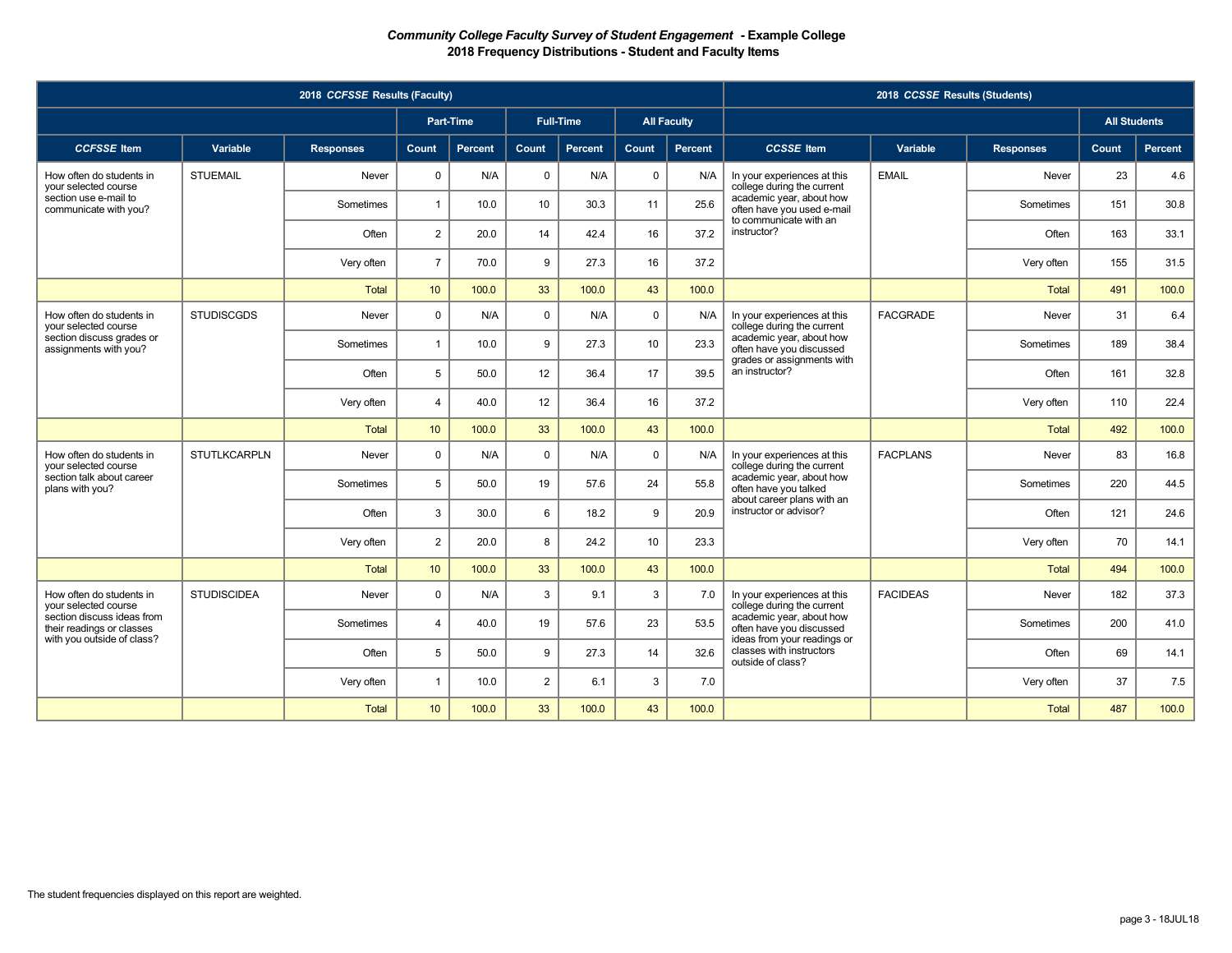|                                                        |                    | 2018 CCFSSE Results (Faculty) |                 |                  |                |                  |                |                    |                                                                               | 2018 CCSSE Results (Students) |                  |                     |         |
|--------------------------------------------------------|--------------------|-------------------------------|-----------------|------------------|----------------|------------------|----------------|--------------------|-------------------------------------------------------------------------------|-------------------------------|------------------|---------------------|---------|
|                                                        |                    |                               |                 | <b>Part-Time</b> |                | <b>Full-Time</b> |                | <b>All Faculty</b> |                                                                               |                               |                  | <b>All Students</b> |         |
| <b>CCFSSE</b> Item                                     | Variable           | <b>Responses</b>              | <b>Count</b>    | Percent          | <b>Count</b>   | Percent          | Count          | Percent            | <b>CCSSE</b> Item                                                             | Variable                      | <b>Responses</b> | Count               | Percent |
| How often do students in<br>your selected course       | <b>STUPROMPTFB</b> | Never                         | $\mathbf{0}$    | N/A              | $\mathbf 0$    | N/A              | $\mathbf 0$    | N/A                | In your experiences at this<br>college during the current                     | <b>FACFEED</b>                | Never            | 39                  | 8.0     |
| section receive prompt<br>feedback (written or oral)   |                    | Sometimes                     | $\Omega$        | N/A              | $\Omega$       | N/A              | $\mathbf 0$    | N/A                | academic year, about how<br>often have you received                           |                               | Sometimes        | 160                 | 32.9    |
| from you about their<br>performance?                   |                    | Often                         | 3               | 30.0             | 12             | 36.4             | 15             | 34.9               | prompt feedback (written or<br>oral) from instructors on<br>your performance? |                               | Often            | 180                 | 37.0    |
|                                                        |                    | Very often                    | $\overline{7}$  | 70.0             | 21             | 63.6             | 28             | 65.1               |                                                                               |                               | Very often       | 108                 | 22.1    |
|                                                        |                    | Total                         | 10              | 100.0            | 33             | 100.0            | 43             | 100.0              |                                                                               |                               | <b>Total</b>     | 488                 | 100.0   |
| How often do students in<br>your selected course       | <b>STUWRKHARDR</b> | Never                         | $\mathbf 0$     | N/A              | $\overline{1}$ | 3.0              | $\overline{1}$ | 2.4                | In your experiences at this<br>college during the current                     | <b>WORKHARD</b>               | Never            | 28                  | 5.6     |
| section work harder than<br>they thought they could to |                    | Sometimes                     | 3               | 33.3             | $\overline{7}$ | 21.2             | 10             | 23.8               | academic year, about how<br>often have you worked                             |                               | Sometimes        | 221                 | 44.7    |
| meet your standards or<br>expectations?                |                    | Often                         | $\overline{4}$  | 44.4             | 15             | 45.5             | 19             | 45.2               | harder than you thought<br>you could to meet an<br>instructor's standards or  |                               | Often            | 153                 | 30.9    |
|                                                        |                    | Very often                    | $\overline{2}$  | 22.2             | 10             | 30.3             | 12             | 28.6               | expectations?                                                                 |                               | Very often       | 93                  | 18.7    |
|                                                        |                    | <b>Total</b>                  | 9               | 100.0            | 33             | 100.0            | 42             | 100.0              |                                                                               |                               | <b>Total</b>     | 494                 | 100.0   |
| How often do students in<br>vour selected course       | <b>STUOTHRACT</b>  | Never                         | $\overline{4}$  | 40.0             | $\overline{7}$ | 23.3             | 11             | 27.5               | In your experiences at this<br>college during the current                     | <b>FACOTH</b>                 | Never            | 278                 | 57.4    |
| section work with you on<br>activities other than      |                    | Sometimes                     | 5               | 50.0             | 17             | 56.7             | 22             | 55.0               | academic year, about how<br>often have you worked with                        |                               | Sometimes        | 127                 | 26.1    |
| coursework?                                            |                    | Often                         | $\Omega$        | N/A              | $\overline{4}$ | 13.3             | $\overline{4}$ | 10.0               | instructors on activities<br>other than coursework?                           |                               | Often            | 59                  | 12.1    |
|                                                        |                    | Very often                    | $\mathbf{1}$    | 10.0             | $\overline{2}$ | 6.7              | $\mathbf{3}$   | 7.5                |                                                                               |                               | Very often       | 21                  | 4.4     |
|                                                        |                    | <b>Total</b>                  | 10 <sup>1</sup> | 100.0            | 30             | 100.0            | 40             | 100.0              |                                                                               |                               | <b>Total</b>     | 484                 | 100.0   |
| How often do students in<br>your selected course       | <b>STUSKIPCL</b>   | Never                         | $\Omega$        | N/A              | $\overline{1}$ | 3.1              | $\overline{1}$ | 2.5                | In your experiences at this<br>college during the current                     | <b>SKIPCLAS</b>               | Never            | 253                 | 51.6    |
| section skip class?                                    |                    | Sometimes                     | 8               | 100.0            | 28             | 87.5             | 36             | 90.0               | academic year, about how<br>often have you skipped                            |                               | Sometimes        | 214                 | 43.6    |
|                                                        |                    | Often                         | $\Omega$        | N/A              | $\overline{1}$ | 3.1              | $\overline{1}$ | 2.5                | class?                                                                        |                               | Often            | 20                  | 4.1     |
|                                                        |                    | Very often                    | $\mathbf 0$     | N/A              | $\overline{2}$ | 6.3              | $\overline{2}$ | 5.0                |                                                                               |                               | Very often       | 3                   | 0.6     |
|                                                        |                    | <b>Total</b>                  | 8               | 100.0            | 32             | 100.0            | 40             | 100.0              |                                                                               |                               | <b>Total</b>     | 490                 | 100.0   |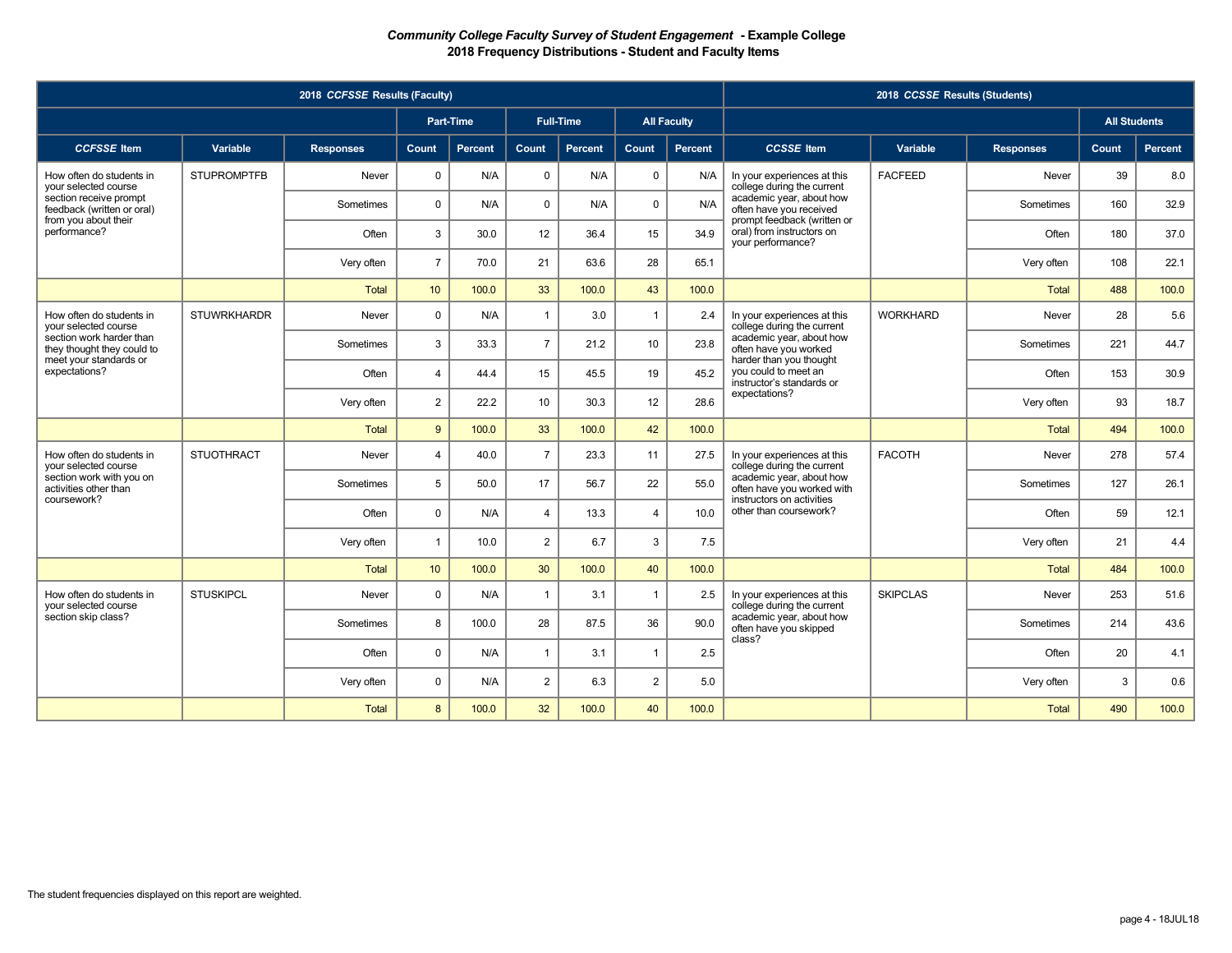|                                                                                   |                  | 2018 CCFSSE Results (Faculty) |                 |                |                |                  |                |                    |                                                                                     | 2018 CCSSE Results (Students) |                  |                     |                |
|-----------------------------------------------------------------------------------|------------------|-------------------------------|-----------------|----------------|----------------|------------------|----------------|--------------------|-------------------------------------------------------------------------------------|-------------------------------|------------------|---------------------|----------------|
|                                                                                   |                  |                               |                 | Part-Time      |                | <b>Full-Time</b> |                | <b>All Faculty</b> |                                                                                     |                               |                  | <b>All Students</b> |                |
| <b>CCFSSE</b> Item                                                                | Variable         | <b>Responses</b>              | Count           | <b>Percent</b> | Count          | <b>Percent</b>   | Count          | <b>Percent</b>     | <b>CCSSE</b> Item                                                                   | Variable                      | <b>Responses</b> | Count               | <b>Percent</b> |
| How much does the<br>coursework in your                                           | <b>FMEMORIZE</b> | Very little                   | $\overline{2}$  | 20.0           | 6              | 18.2             | 8              | 18.6               | During the current<br>academic year, how much                                       | <b>MEMORIZE</b>               | Very little      | 24                  | 4.8            |
| selected course section<br>emphasize memorizing                                   |                  | Some                          | 3               | 30.0           | 11             | 33.3             | 14             | 32.6               | has your coursework at this<br>college emphasized                                   |                               | Some             | 137                 | 27.6           |
| facts, ideas, or methods so<br>the students can repeat<br>them in pretty much the |                  | Quite a bit                   | $\overline{4}$  | 40.0           | 10             | 30.3             | 14             | 32.6               | memorizing facts, ideas, or<br>methods from your courses<br>and readings so you can |                               | Quite a bit      | 220                 | 44.4           |
| same form?                                                                        |                  | Very Much                     | $\mathbf{1}$    | 10.0           | 6              | 18.2             | $\overline{7}$ | 16.3               | repeat them in pretty much<br>the same form?                                        |                               | Very Much        | 115                 | 23.1           |
|                                                                                   |                  | Total                         | 10 <sup>1</sup> | 100.0          | 33             | 100.0            | 43             | 100.0              |                                                                                     |                               | <b>Total</b>     | 496                 | 100.0          |
| How much does the<br>coursework in your                                           | <b>FANALYZE</b>  | Very little                   | $\Omega$        | N/A            | $\Omega$       | N/A              | $\mathbf 0$    | N/A                | During the current<br>academic year, how much                                       | ANALYZE                       | Very little      | 25                  | 5.1            |
| selected course section<br>emphasize analyzing the                                |                  | Some                          | $\mathbf{1}$    | 10.0           | 6              | 18.2             | $\overline{7}$ | 16.3               | has your coursework at this<br>college emphasized                                   |                               | Some             | 158                 | 32.0           |
| basic elements of an idea,<br>experience, or theory?                              |                  | Quite a bit                   | 3               | 30.0           | 11             | 33.3             | 14             | 32.6               | analyzing the basic<br>elements of an idea,<br>experience, or theory?               |                               | Quite a bit      | 205                 | 41.7           |
|                                                                                   |                  | Very Much                     | 6               | 60.0           | 16             | 48.5             | 22             | 51.2               |                                                                                     |                               | Very Much        | 104                 | 21.2           |
|                                                                                   |                  | <b>Total</b>                  | 10              | 100.0          | 33             | 100.0            | 43             | 100.0              |                                                                                     |                               | <b>Total</b>     | 493                 | 100.0          |
| How much does the<br>coursework in your                                           | <b>FNEWIDEAS</b> | Very little                   | $\Omega$        | N/A            | $\mathbf 0$    | N/A              | $\mathbf 0$    | N/A                | During the current<br>academic year, how much                                       | <b>NEWIDEAS</b>               | Very little      | 24                  | 4.8            |
| selected course section<br>emphasize forming a new                                |                  | Some                          | $\overline{1}$  | 10.0           | 8              | 24.2             | 9              | 20.9               | has your coursework at this<br>college emphasized forming                           |                               | Some             | 164                 | 33.2           |
| idea or understanding from<br>various pieces of<br>information?                   |                  | Quite a bit                   | 5               | 50.0           | 11             | 33.3             | 16             | 37.2               | a new idea or<br>understanding from various<br>pieces of information?               |                               | Quite a bit      | 198                 | 40.0           |
|                                                                                   |                  | Very Much                     | $\overline{4}$  | 40.0           | 14             | 42.4             | 18             | 41.9               |                                                                                     |                               | Very Much        | 109                 | 22.0           |
|                                                                                   |                  | <b>Total</b>                  | 10              | 100.0          | 33             | 100.0            | 43             | 100.0              |                                                                                     |                               | <b>Total</b>     | 494                 | 100.0          |
| How much does the<br>coursework in your                                           | <b>FEVALUATE</b> | Very little                   | $\Omega$        | N/A            | $\overline{2}$ | 6.1              | 2              | 4.7                | During the current<br>academic year, how much                                       | <b>EVALUATE</b>               | Very little      | 55                  | 11.1           |
| selected course section<br>emphasize making                                       |                  | Some                          | $\overline{2}$  | 20.0           | 8              | 24.2             | 10             | 23.3               | has your coursework at this<br>college emphasized making                            |                               | Some             | 168                 | 34.0           |
| judgements about the<br>value or soundness of<br>information, arguments, or       |                  | Quite a bit                   | 3               | 30.0           | 11             | 33.3             | 14             | 32.6               | judgements about the value<br>or soundness of<br>information, arguments, or         |                               | Quite a bit      | 176                 | 35.7           |
| methods?                                                                          |                  | Very Much                     | 5               | 50.0           | 12             | 36.4             | 17             | 39.5               | methods?                                                                            |                               | Very Much        | 95                  | 19.3           |
|                                                                                   |                  | <b>Total</b>                  | 10 <sup>°</sup> | 100.0          | 33             | 100.0            | 43             | 100.0              |                                                                                     |                               | <b>Total</b>     | 494                 | 100.0          |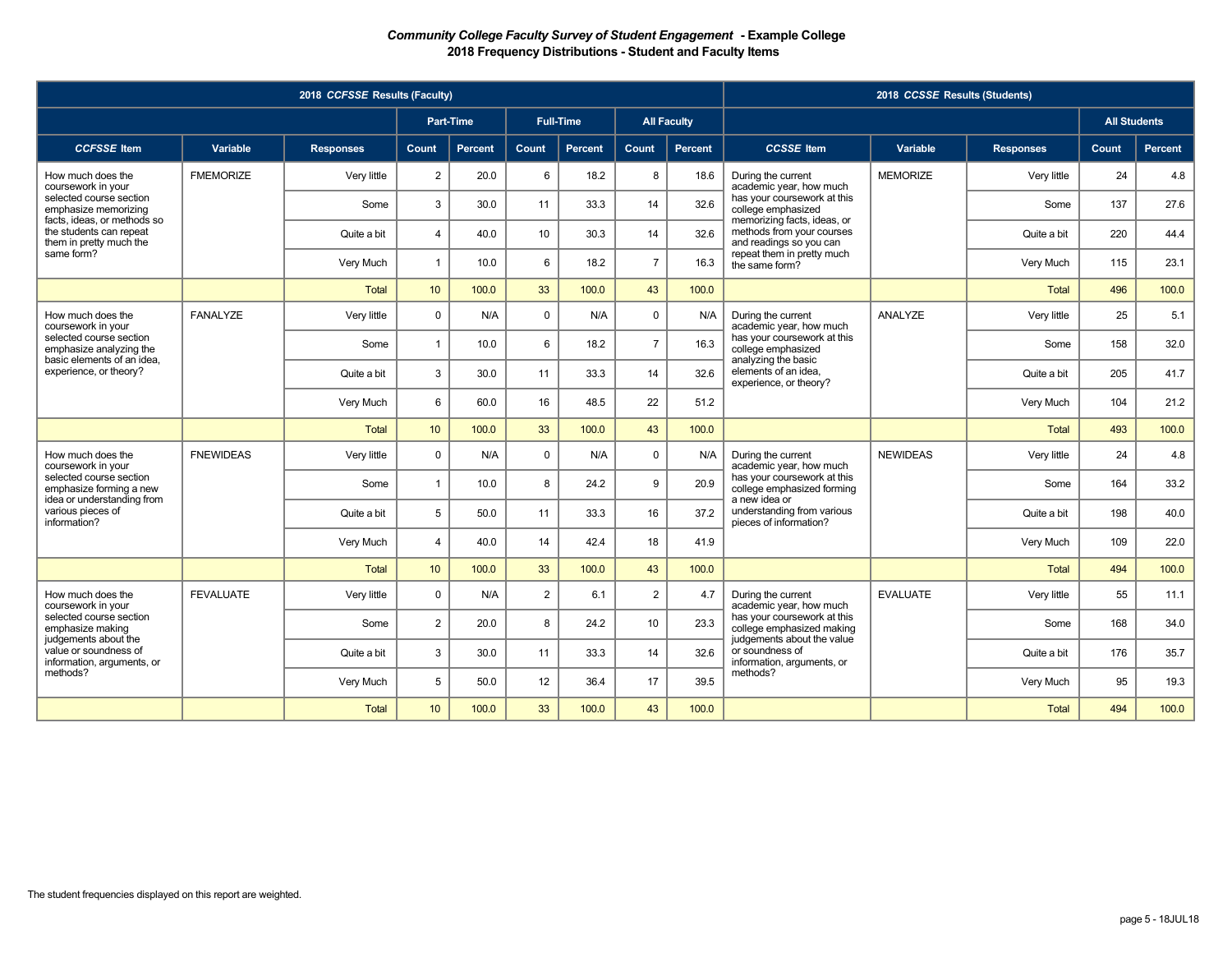|                                                                                   |                  | 2018 CCFSSE Results (Faculty) |                 |           |                |                  |                |                    |                                                                                      | 2018 CCSSE Results (Students) |                  |                     |         |
|-----------------------------------------------------------------------------------|------------------|-------------------------------|-----------------|-----------|----------------|------------------|----------------|--------------------|--------------------------------------------------------------------------------------|-------------------------------|------------------|---------------------|---------|
|                                                                                   |                  |                               |                 | Part-Time |                | <b>Full-Time</b> |                | <b>All Faculty</b> |                                                                                      |                               |                  | <b>All Students</b> |         |
| <b>CCFSSE</b> Item                                                                | Variable         | <b>Responses</b>              | Count           | Percent   | Count          | <b>Percent</b>   | Count          | Percent            | <b>CCSSE</b> Item                                                                    | Variable                      | <b>Responses</b> | Count               | Percent |
| How much does the<br>coursework in your                                           | <b>FAPPLYING</b> | Very little                   | $\mathbf 0$     | N/A       | $\overline{2}$ | 6.1              | $\overline{2}$ | 4.7                | During the current<br>academic year, how much                                        | <b>APPLYING</b>               | Very little      | 72                  | 14.6    |
| selected course section<br>emphasize applying                                     |                  | Some                          | $\mathbf{1}$    | 10.0      | 8              | 24.2             | 9              | 20.9               | has your coursework at this<br>college emphasized<br>applying theories or            |                               | Some             | 138                 | 28.1    |
| theories or concepts to<br>practical problems or in<br>new situations?            |                  | Quite a bit                   | 3               | 30.0      | 10             | 30.3             | 13             | 30.2               | concepts to practical<br>problems or in new                                          |                               | Quite a bit      | 181                 | 36.9    |
|                                                                                   |                  | Very Much                     | 6               | 60.0      | 13             | 39.4             | 19             | 44.2               | situations?                                                                          |                               | Very Much        | 101                 | 20.5    |
|                                                                                   |                  | <b>Total</b>                  | 10              | 100.0     | 33             | 100.0            | 43             | 100.0              |                                                                                      |                               | <b>Total</b>     | 492                 | 100.0   |
| How much does the<br>coursework in your                                           | <b>FPERFORM</b>  | Very little                   | $\mathbf 0$     | N/A       | $\overline{2}$ | 6.1              | $\overline{2}$ | 4.7                | During the current<br>academic year, how much                                        | <b>PERFORM</b>                | Very little      | 56                  | 11.3    |
| selected course section<br>emphasize having students<br>use information they have |                  | Some                          | $\overline{2}$  | 20.0      | 9              | 27.3             | 11             | 25.6               | has your coursework at this<br>college emphasized using<br>information you have read |                               | Some             | 134                 | 27.0    |
| read or heard to perform a<br>new skill?                                          |                  | Quite a bit                   | 3               | 30.0      | 10             | 30.3             | 13             | 30.2               | or heard to perform a new<br>skill?                                                  |                               | Quite a bit      | 168                 | 33.9    |
|                                                                                   |                  | Very Much                     | 5               | 50.0      | 12             | 36.4             | 17             | 39.5               |                                                                                      |                               | Very Much        | 137                 | 27.7    |
|                                                                                   |                  | <b>Total</b>                  | 10              | 100.0     | 33             | 100.0            | 43             | 100.0              |                                                                                      |                               | <b>Total</b>     | 495                 | 100.0   |
| In your selected course<br>section, about how much                                | <b>AMTREAD</b>   | None                          | $\Omega$        | N/A       | 3              | 9.4              | 3              | 7.1                | During the current<br>academic year, how much                                        | <b>ASSIGREAD</b>              | None             | 10                  | 2.2     |
| reading and writing do your<br>students do? Number of<br>assigned textbooks,      |                  | $\overline{1}$                | $\overline{4}$  | 40.0      | 13             | 40.6             | 17             | 40.5               | reading and writing have<br>you done at this college?<br>Number of assigned          |                               | 1 to 4           | 201                 | 42.3    |
| manuals, books, or packets<br>of course readings                                  |                  | $2 - 3$                       | $\overline{4}$  | 40.0      | 9              | 28.1             | 13             | 31.0               | textbooks, manuals, books,<br>or packets of course                                   |                               | 5 to 10          | 112                 | 23.5    |
|                                                                                   |                  | $4 - 6$                       | $\overline{2}$  | 20.0      | $\overline{4}$ | 12.5             | 6              | 14.3               | readings                                                                             |                               | 11 to 20         | 70                  | 14.8    |
|                                                                                   |                  | More than 6                   | $\Omega$        | N/A       | 3              | 9.4              | 3              | 7.1                |                                                                                      |                               | More than 20     | 81                  | 17.2    |
|                                                                                   |                  | <b>Total</b>                  | 10              | 100.0     | 32             | 100.0            | 42             | 100.0              |                                                                                      |                               | <b>Total</b>     | 475                 | 100.0   |
| In your selected course<br>section, about how much                                | <b>AMTWRITE</b>  | None                          | $\overline{1}$  | 10.0      | $\mathbf{3}$   | 9.4              | $\overline{4}$ | 9.5                | During the current<br>academic year, how much                                        | <b>NUMPAPRRPTS</b>            | None             | 25                  | 5.1     |
| reading and writing do your<br>students do? Number of                             |                  | 1                             | 3               | 30.0      | 5              | 15.6             | 8              | 19.0               | reading and writing have<br>vou done at this college?                                |                               | 2 to 4           | 134                 | 27.4    |
| written papers or reports of<br>any length                                        |                  | $2 - 3$                       | $\overline{2}$  | 20.0      | 13             | 40.6             | 15             | 35.7               | Number of written papers or<br>reports of any length                                 |                               | 6 to 10          | 184                 | 37.7    |
|                                                                                   |                  | $4 - 6$                       | 3               | 30.0      | $\mathbf{3}$   | 9.4              | 6              | 14.3               |                                                                                      |                               | 12 to 20         | 88                  | 18.1    |
|                                                                                   |                  | More than 6                   | $\mathbf{1}$    | 10.0      | 8              | 25.0             | 9              | 21.4               |                                                                                      |                               | More than 21     | 57                  | 11.7    |
|                                                                                   |                  | <b>Total</b>                  | 10 <sup>1</sup> | 100.0     | 32             | 100.0            | 42             | 100.0              |                                                                                      |                               | <b>Total</b>     | 488                 | 100.0   |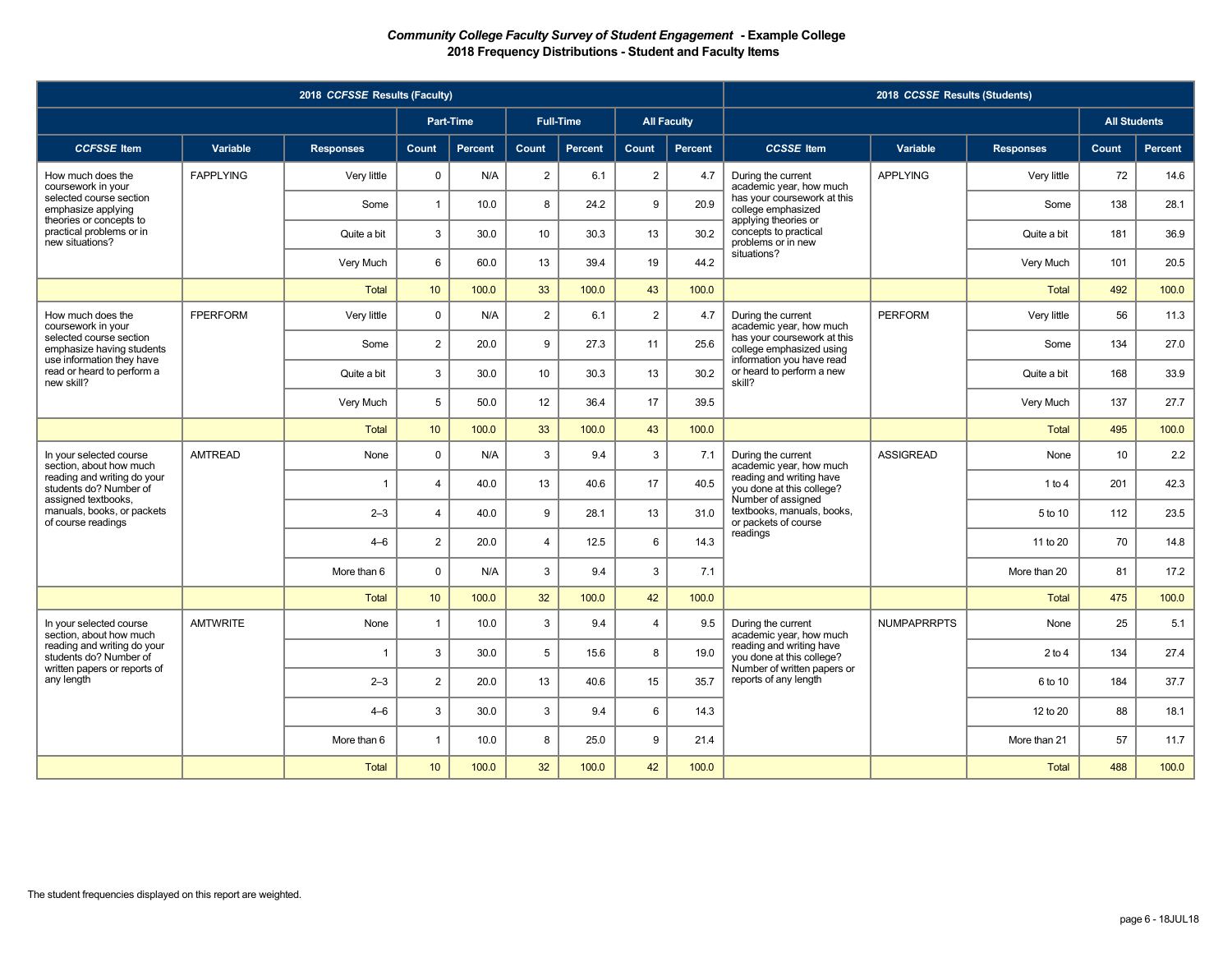|                                                                                    |                     | 2018 CCFSSE Results (Faculty) |                  |                |                |                  |                |                    |                                                                                    | 2018 CCSSE Results (Students) |                              |                     |         |
|------------------------------------------------------------------------------------|---------------------|-------------------------------|------------------|----------------|----------------|------------------|----------------|--------------------|------------------------------------------------------------------------------------|-------------------------------|------------------------------|---------------------|---------|
|                                                                                    |                     |                               |                  | Part-Time      |                | <b>Full-Time</b> |                | <b>All Faculty</b> |                                                                                    |                               |                              | <b>All Students</b> |         |
| <b>CCFSSE</b> Item                                                                 | Variable            | <b>Responses</b>              | Count            | <b>Percent</b> | Count          | <b>Percent</b>   | <b>Count</b>   | Percent            | <b>CCSSE</b> Item                                                                  | Variable                      | <b>Responses</b>             | Count               | Percent |
| Select the response that<br>best represents the extent                             | <b>XAMSCHALNG</b>   | (1) Extremely easy            | $\mathbf 0$      | N/A            | $\mathsf 0$    | N/A              | $\mathbf 0$    | N/A                | Mark the response that<br>best represents the extent                               | CHALNGXAM                     | (1) Extremely easy           | $\mathbf{1}$        | 0.3     |
| to which your examinations<br>in your selected course                              |                     | (2)                           | $\overline{1}$   | 10.0           | $\mathbf 0$    | N/A              | $\mathbf{1}$   | 2.3                | to which your examinations<br>during the current                                   |                               | (2)                          | $\mathbf{1}$        | 0.1     |
| section challenge students<br>to do their best work                                |                     | (3)                           | $\mathbf{1}$     | 10.0           | $\overline{1}$ | 3.0              | $\overline{2}$ | 4.7                | academic year have<br>challenged you to do your<br>best work at this college       |                               | (3)                          | 25                  | 5.4     |
|                                                                                    |                     | (4)                           | $\mathbf 0$      | N/A            | $\mathbf 0$    | N/A              | 0              | N/A                |                                                                                    |                               | (4)                          | 132                 | 28.7    |
|                                                                                    |                     | (5)                           | $\overline{4}$   | 40.0           | 19             | 57.6             | 23             | 53.5               |                                                                                    |                               | (5)                          | 161                 | 35.1    |
|                                                                                    |                     | (6)                           | $\overline{4}$   | 40.0           | 8              | 24.2             | 12             | 27.9               |                                                                                    |                               | (6)                          | 88                  | 19.2    |
|                                                                                    |                     | (7) Extremely<br>challenging  | $\mathbf 0$      | N/A            | 5              | 15.2             | 5              | 11.6               |                                                                                    |                               | (7) Extremely<br>challenging | 51                  | 11.2    |
|                                                                                    |                     | <b>Total</b>                  | 10               | 100.0          | 33             | 100.0            | 43             | 100.0              |                                                                                    |                               | <b>Total</b>                 | 458                 | 100.0   |
| How much do you<br>emphasize encouraging                                           | <b>ENCOURSTUDY</b>  | Very little                   | $\Omega$         | N/A            | $\overline{1}$ | 3.0              | $\overline{1}$ | 2.3                | How much does this college<br>emphasize encouraging                                | <b>ENVSCHOL</b>               | Very little                  | 10                  | 2.1     |
| students to spend<br>significant amounts of time                                   |                     | Some                          | $\overline{1}$   | 10.0           | $\overline{2}$ | 6.1              | 3              | 7.0                | you to spend significant<br>amounts of time studying?                              |                               | Some                         | 106                 | 22.0    |
| studying in your selected<br>course section?                                       |                     | Quite a bit                   | 3                | 30.0           | 14             | 42.4             | 17             | 39.5               |                                                                                    |                               | Quite a bit                  | 191                 | 39.5    |
|                                                                                    |                     | Very much                     | 6                | 60.0           | 16             | 48.5             | 22             | 51.2               |                                                                                    |                               | Very much                    | 176                 | 36.4    |
|                                                                                    |                     | Total                         | 10 <sup>10</sup> | 100.0          | 33             | 100.0            | 43             | 100.0              |                                                                                    |                               | <b>Total</b>                 | 484                 | 100.0   |
| How much do you<br>emphasize providing                                             | <b>PROVIDSUPRT</b>  | Very little                   | $\mathbf 0$      | N/A            | $\mathbf 0$    | N/A              | $\mathbf 0$    | N/A                | How much does this college<br>emphasize providing the                              | <b>ENVSUPRT</b>               | Very little                  | 18                  | 3.7     |
| students the support they<br>need to help them succeed<br>at this college in your  |                     | Some                          | $\mathbf 0$      | N/A            | $\mathbf 0$    | N/A              | 0              | N/A                | support you need to<br>succeed at this college?                                    |                               | Some                         | 68                  | 13.9    |
| selected course section?                                                           |                     | Quite a bit                   | $\overline{2}$   | 20.0           | 9              | 27.3             | 11             | 25.6               |                                                                                    |                               | Quite a bit                  | 239                 | 49.2    |
|                                                                                    |                     | Very much                     | 8                | 80.0           | 24             | 72.7             | 32             | 74.4               |                                                                                    |                               | Very much                    | 162                 | 33.2    |
|                                                                                    |                     | <b>Total</b>                  | 10               | 100.0          | 33             | 100.0            | 43             | 100.0              |                                                                                    |                               | <b>Total</b>                 | 486                 | 100.0   |
| How much do you<br>emphasize encouraging                                           | <b>ENCOURDIVCON</b> | Very little                   | $\mathbf 0$      | N/A            | $\mathbf 0$    | N/A              | 0              | N/A                | How much does this college<br>emphasize encouraging                                | <b>ENVDIVRS</b>               | Very little                  | 68                  | 14.1    |
| contact among students<br>from different economic.<br>social, and racial or ethnic |                     | Some                          | $\overline{2}$   | 20.0           | 5              | 15.2             | $\overline{7}$ | 16.3               | contact among students<br>from different economic.<br>social, and racial or ethnic |                               | Some                         | 133                 | 27.4    |
| background in your<br>selected course section?                                     |                     | Quite a bit                   | 3                | 30.0           | 15             | 45.5             | 18             | 41.9               | backgrounds?                                                                       |                               | Quite a bit                  | 162                 | 33.4    |
|                                                                                    |                     | Very much                     | 5                | 50.0           | 13             | 39.4             | 18             | 41.9               |                                                                                    |                               | Very much                    | 122                 | 25.1    |
|                                                                                    |                     | <b>Total</b>                  | 10               | 100.0          | 33             | 100.0            | 43             | 100.0              |                                                                                    |                               | Total                        | 485                 | 100.0   |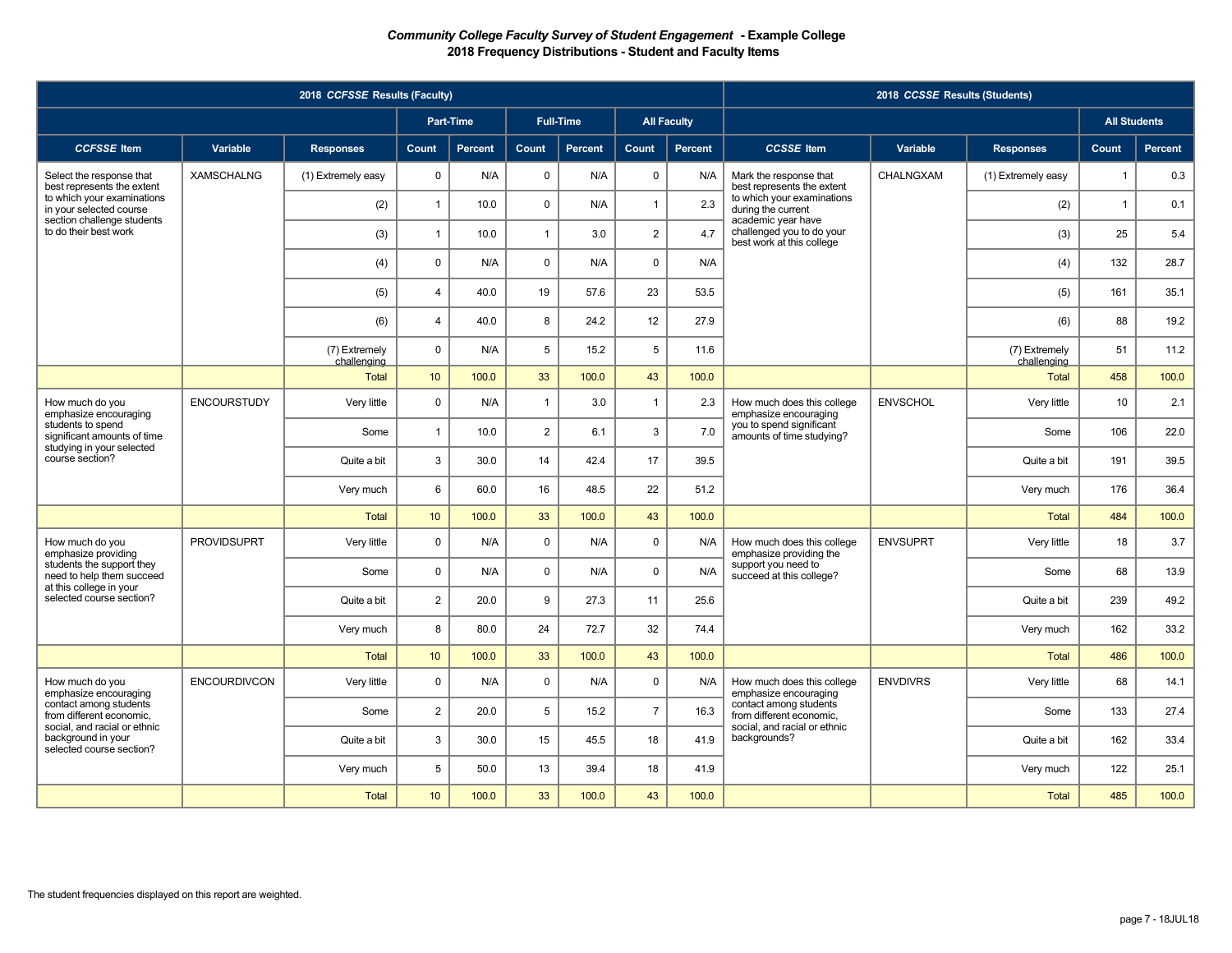|                                                                               |                   | 2018 CCFSSE Results (Faculty) |                 |                |                |                  |                |                    |                                                                           | 2018 CCSSE Results (Students) |                  |                     |                |
|-------------------------------------------------------------------------------|-------------------|-------------------------------|-----------------|----------------|----------------|------------------|----------------|--------------------|---------------------------------------------------------------------------|-------------------------------|------------------|---------------------|----------------|
|                                                                               |                   |                               |                 | Part-Time      |                | <b>Full-Time</b> |                | <b>All Faculty</b> |                                                                           |                               |                  | <b>All Students</b> |                |
| <b>CCFSSE</b> Item                                                            | Variable          | <b>Responses</b>              | Count           | <b>Percent</b> | Count          | <b>Percent</b>   | <b>Count</b>   | Percent            | <b>CCSSE</b> Item                                                         | Variable                      | <b>Responses</b> | Count               | <b>Percent</b> |
| About how many hours on<br>average do you think                               | HRSPREP4CL        | None                          | $\mathsf 0$     | N/A            | $\pmb{0}$      | N/A              | $\mathbf 0$    | N/A                | About how many hours do<br>you spend in a typical                         | ACADPR01                      | None             | 9                   | 1.8            |
| students at this college<br>spend in a typical 7-day                          |                   | $1 - 5$                       | $\overline{7}$  | 70.0           | 21             | 63.6             | 28             | 65.1               | 7-day week preparing for<br>class (studying, reading,                     |                               | $1 - 5$          | 212                 | 43.8           |
| week preparing for class<br>(studying, reading, writing,<br>rehearsing, doing |                   | $6 - 10$                      | 2               | 20.0           | 10             | 30.3             | 12             | 27.9               | writing, rehearsing, doing<br>homework, etc.)?                            |                               | $6 - 10$         | 125                 | 25.9           |
| homework, etc.)?                                                              |                   | $11 - 20$                     | $\overline{1}$  | 10.0           | $\mathbf{1}$   | 3.0              | $\overline{2}$ | 4.7                |                                                                           |                               | $11 - 20$        | 73                  | 15.1           |
|                                                                               |                   | $21 - 30$                     | $\Omega$        | N/A            | $\mathbf{1}$   | 3.0              | $\mathbf{1}$   | 2.3                |                                                                           |                               | $21 - 30$        | 37                  | 7.6            |
|                                                                               |                   | More than 30                  | $\mathbf 0$     | N/A            | $\mathbf 0$    | N/A              | $\mathbf 0$    | N/A                |                                                                           |                               | More than 30     | 28                  | 5.8            |
|                                                                               |                   | <b>Total</b>                  | 10 <sup>1</sup> | 100.0          | 33             | 100.0            | 43             | 100.0              |                                                                           |                               | Total            | 484                 | 100.0          |
| About how many hours on<br>average do you think                               | <b>HRSWRK4PAY</b> | None                          | $\Omega$        | N/A            | $\mathbf 0$    | N/A              | $\mathbf 0$    | N/A                | About how many hours do<br>you spend in a typical                         | <b>PAYWORK</b>                | None             | 132                 | 27.3           |
| students at this college<br>spend in a typical 7-day<br>week working for pay? |                   | $1 - 5$                       | $\mathbf 0$     | N/A            | $\mathbf 0$    | N/A              | $\mathbf 0$    | N/A                | 7-day week working for<br>pay?                                            |                               | $1-5$            | 51                  | 10.5           |
|                                                                               |                   | $6 - 10$                      | 3               | 30.0           | $\mathbf{1}$   | 3.0              | $\overline{4}$ | 9.3                |                                                                           |                               | $6 - 10$         | 33                  | 6.8            |
|                                                                               |                   | $11 - 20$                     | 3               | 30.0           | 13             | 39.4             | 16             | 37.2               |                                                                           |                               | $11-20$          | 61                  | 12.6           |
|                                                                               |                   | $21 - 30$                     | $\overline{4}$  | 40.0           | 15             | 45.5             | 19             | 44.2               |                                                                           |                               | $21 - 30$        | 65                  | 13.5           |
|                                                                               |                   | More than 30                  | $\mathbf 0$     | N/A            | $\overline{4}$ | 12.1             | $\overline{4}$ | 9.3                |                                                                           |                               | More than 30     | 140                 | 29.1           |
|                                                                               |                   | <b>Total</b>                  | 10              | 100.0          | 33             | 100.0            | 43             | 100.0              |                                                                           |                               | Total            | 481                 | 100.0          |
| About how many hours on<br>average do you think                               | <b>HRSSTUORGS</b> | None                          | $\overline{1}$  | 10.0           | $\mathbf 0$    | N/A              | $\overline{1}$ | 2.3                | About how many hours do<br>you spend in a typical                         | <b>PARTICXCUR</b>             | None             | 322                 | 66.5           |
| students at this college<br>spend in a typical 7-day                          |                   | $1 - 5$                       | 6               | 60.0           | 26             | 78.8             | 32             | 74.4               | 7-day week participating in<br>college-sponsored activities               |                               | $1 - 5$          | 101                 | 21.0           |
| week participating in<br>college-sponsored<br>activities (organizations,      |                   | $6 - 10$                      | 3               | 30.0           | 6              | 18.2             | 9              | 20.9               | (organizations, campus<br>publications, student<br>government, intramural |                               | $6 - 10$         | 26                  | 5.3            |
| campus publications,<br>student government,<br>intramural sports, etc.)?      |                   | $11 - 20$                     | $\mathbf 0$     | N/A            | $\mathbf 0$    | N/A              | $\mathbf 0$    | N/A                | sports, etc.)?                                                            |                               | $11 - 20$        | 11                  | 2.3            |
|                                                                               |                   | $21 - 30$                     | $\mathbf{0}$    | N/A            | $\mathbf 0$    | N/A              | $\mathbf 0$    | N/A                |                                                                           |                               | $21 - 30$        | 10                  | 2.2            |
|                                                                               |                   | More than 30                  | $\mathbf 0$     | N/A            | $\mathbf{1}$   | 3.0              | $\overline{1}$ | 2.3                |                                                                           |                               | More than 30     | 13                  | 2.8            |
|                                                                               |                   | <b>Total</b>                  | 10              | 100.0          | 33             | 100.0            | 43             | 100.0              |                                                                           |                               | Total            | 484                 | 100.0          |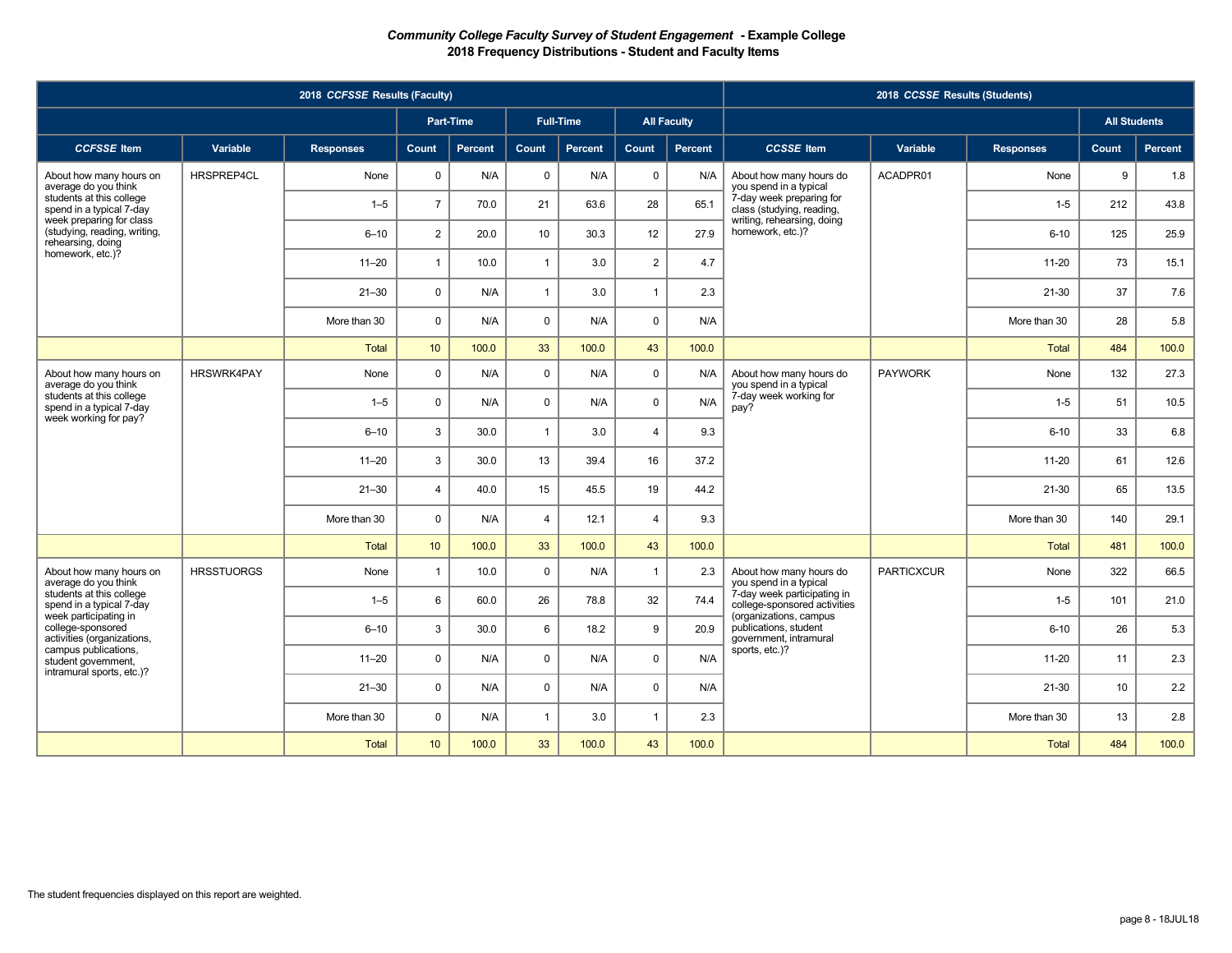|                                                                               |                   | 2018 CCFSSE Results (Faculty) |                |           |                |                  |                |                    |                                                                          | 2018 CCSSE Results (Students) |                  |                     |                |
|-------------------------------------------------------------------------------|-------------------|-------------------------------|----------------|-----------|----------------|------------------|----------------|--------------------|--------------------------------------------------------------------------|-------------------------------|------------------|---------------------|----------------|
|                                                                               |                   |                               |                | Part-Time |                | <b>Full-Time</b> |                | <b>All Faculty</b> |                                                                          |                               |                  | <b>All Students</b> |                |
| <b>CCFSSE</b> Item                                                            | Variable          | <b>Responses</b>              | Count          | Percent   | <b>Count</b>   | <b>Percent</b>   | Count          | Percent            | <b>CCSSE</b> Item                                                        | Variable                      | <b>Responses</b> | Count               | <b>Percent</b> |
| About how many hours on<br>average do you think                               | <b>HRSCAREDEP</b> | None                          | $\Omega$       | N/A       | $\pmb{0}$      | N/A              | $\mathsf 0$    | N/A                | About how many hours do<br>you spend in a typical                        | CAREDE01                      | None             | 228                 | 47.1           |
| students at this college<br>spend in a typical 7-day                          |                   | $1 - 5$                       | $\overline{1}$ | 10.0      | 10             | 30.3             | 11             | 25.6               | 7-day week providing care<br>for dependents living with                  |                               | $1 - 5$          | 80                  | 16.6           |
| week providing care for<br>dependents living with them<br>(parents, children, |                   | $6 - 10$                      | 3              | 30.0      | $\overline{4}$ | 12.1             | $\overline{7}$ | 16.3               | you (parents, children,<br>spouse, etc.)?                                |                               | $6 - 10$         | 47                  | 9.7            |
| spouses, etc.)?                                                               |                   | $11 - 20$                     | $\overline{2}$ | 20.0      | 6              | 18.2             | 8              | 18.6               |                                                                          |                               | $11 - 20$        | 33                  | 6.8            |
|                                                                               |                   | $21 - 30$                     | $\mathbf 0$    | N/A       | 6              | 18.2             | 6              | 14.0               |                                                                          |                               | $21 - 30$        | 15                  | 3.2            |
|                                                                               |                   | More than 30                  | $\overline{4}$ | 40.0      | $\overline{7}$ | 21.2             | 11             | 25.6               |                                                                          |                               | More than 30     | 81                  | 16.7           |
|                                                                               |                   | <b>Total</b>                  | 10             | 100.0     | 33             | 100.0            | 43             | 100.0              |                                                                          |                               | Total            | 484                 | 100.0          |
| About how many hours on<br>average do you think                               | <b>HRSCOMMUTE</b> | None                          | $\mathbf 0$    | N/A       | $\mathbf 0$    | N/A              | $\mathbf 0$    | N/A                | About how many hours do<br>you spend in a typical                        | <b>COMMUTE</b>                | None             | 64                  | 13.3           |
| students at this college<br>spend in a typical 7-day<br>week commuting to and |                   | $1 - 5$                       | 6              | 60.0      | 24             | 72.7             | 30             | 69.8               | 7-day week commuting to<br>and from classes?                             |                               | $1-5$            | 290                 | 60.3           |
| from classes?                                                                 |                   | $6 - 10$                      | 3              | 30.0      | $\overline{4}$ | 12.1             | $\overline{7}$ | 16.3               |                                                                          |                               | $6 - 10$         | 80                  | 16.5           |
|                                                                               |                   | $11 - 20$                     | $\mathbf 0$    | N/A       | $\mathbf{1}$   | 3.0              | $\mathbf{1}$   | 2.3                |                                                                          |                               | $11 - 20$        | 20                  | 4.1            |
|                                                                               |                   | $21 - 30$                     | $\mathbf 0$    | N/A       | $\mathbf 0$    | N/A              | $\mathbf 0$    | N/A                |                                                                          |                               | $21 - 30$        | 12                  | 2.6            |
|                                                                               |                   | More than 30                  | $\overline{1}$ | 10.0      | $\overline{4}$ | 12.1             | 5              | 11.6               |                                                                          |                               | More than 30     | 16                  | 3.3            |
|                                                                               |                   | <b>Total</b>                  | 10             | 100.0     | 33             | 100.0            | 43             | 100.0              |                                                                          |                               | <b>Total</b>     | 482                 | 100.0          |
| To what extent do students'<br>experiences in your                            | <b>FGNWORK</b>    | Very Little                   | $\mathbf{1}$   | 11.1      | 3              | 9.1              | $\overline{4}$ | 9.5                | How much has your<br>experience at this college                          | <b>GNWORK</b>                 | Very Little      | 101                 | 20.7           |
| selected course section<br>contribute to their                                |                   | Some                          | $\overline{2}$ | 22.2      | 5              | 15.2             | $\overline{7}$ | 16.7               | contributed to your<br>knowledge, skills, and<br>personal development in |                               | Some             | 115                 | 23.6           |
| knowledge, skills, and<br>personal development in<br>acquiring job- or        |                   | Quite a bit                   | $\overline{2}$ | 22.2      | 9              | 27.3             | 11             | 26.2               | acquiring job- or<br>work-related knowledge                              |                               | Quite a bit      | 150                 | 30.8           |
| work-related knowledge<br>and skills?                                         |                   | Very much                     | $\overline{4}$ | 44.4      | 16             | 48.5             | 20             | 47.6               | and skills?                                                              |                               | Very much        | 121                 | 24.9           |
|                                                                               |                   | <b>Total</b>                  | 9              | 100.0     | 33             | 100.0            | 42             | 100.0              |                                                                          |                               | <b>Total</b>     | 487                 | 100.0          |
| To what extent do students'<br>experiences in your                            | <b>FGNWRITE</b>   | Very Little                   | $\mathbf 0$    | N/A       | $\overline{4}$ | 12.5             | $\overline{4}$ | 9.8                | How much has your<br>experience at this college                          | <b>GNWRITE</b>                | Very Little      | 50                  | 10.2           |
| selected course section<br>contribute to their                                |                   | Some                          | $\overline{2}$ | 22.2      | 12             | 37.5             | 14             | 34.1               | contributed to your<br>knowledge, skills, and                            |                               | Some             | 138                 | 28.4           |
| knowledge, skills, and<br>personal development in<br>writing clearly and      |                   | Quite a bit                   | 3              | 33.3      | 9              | 28.1             | 12             | 29.3               | personal development in<br>writing clearly and<br>effectively?           |                               | Quite a bit      | 197                 | 40.4           |
| effectively?                                                                  |                   | Very much                     | $\overline{4}$ | 44.4      | $\overline{7}$ | 21.9             | 11             | 26.8               |                                                                          |                               | Very much        | 102                 | 21.0           |
|                                                                               |                   | <b>Total</b>                  | 9              | 100.0     | 32             | 100.0            | 41             | 100.0              |                                                                          |                               | Total            | 487                 | 100.0          |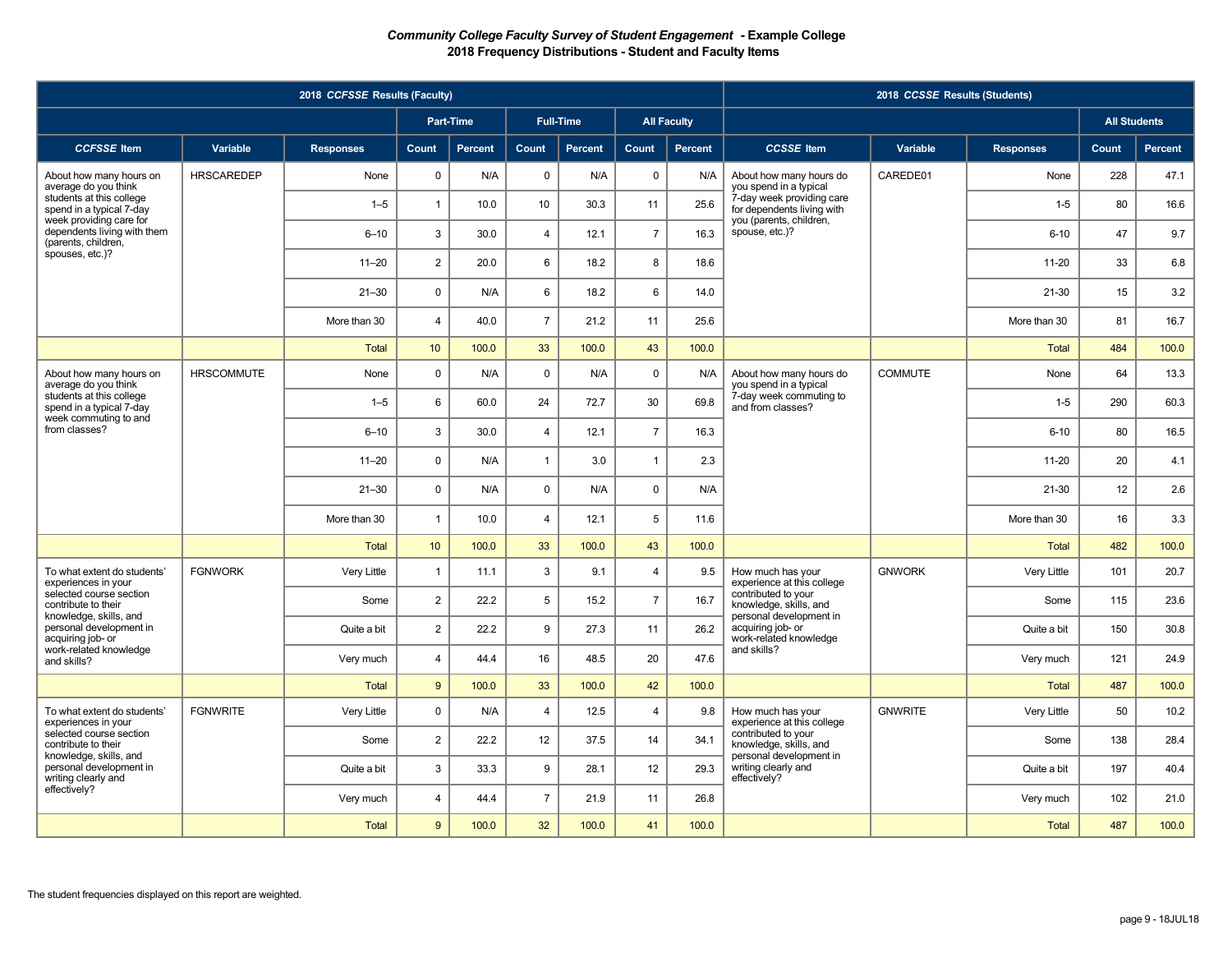|                                                                               |                  | 2018 CCFSSE Results (Faculty) |                |                  |                |                  |                |                    |                                                                          | 2018 CCSSE Results (Students) |                  |                     |                |
|-------------------------------------------------------------------------------|------------------|-------------------------------|----------------|------------------|----------------|------------------|----------------|--------------------|--------------------------------------------------------------------------|-------------------------------|------------------|---------------------|----------------|
|                                                                               |                  |                               |                | <b>Part-Time</b> |                | <b>Full-Time</b> |                | <b>All Faculty</b> |                                                                          |                               |                  | <b>All Students</b> |                |
| <b>CCFSSE</b> Item                                                            | Variable         | <b>Responses</b>              | Count          | <b>Percent</b>   | Count          | <b>Percent</b>   | Count          | <b>Percent</b>     | <b>CCSSE</b> Item                                                        | Variable                      | <b>Responses</b> | Count,              | <b>Percent</b> |
| To what extent do students'<br>experiences in your                            | <b>FGNSPEAK</b>  | Very Little                   | $\Omega$       | N/A              | $\overline{2}$ | 6.3              | $\overline{2}$ | 4.9                | How much has your<br>experience at this college                          | <b>GNSPEAK</b>                | Very Little      | 48                  | 9.8            |
| selected course section<br>contribute to their                                |                  | Some                          | $\overline{2}$ | 22.2             | 13             | 40.6             | 15             | 36.6               | contributed to your<br>knowledge, skills, and                            |                               | Some             | 132                 | 27.2           |
| knowledge, skills, and<br>personal development in<br>speaking clearly and     |                  | Quite a bit                   | 3              | 33.3             | 8              | 25.0             | 11             | 26.8               | personal development in<br>speaking clearly and<br>effectively?          |                               | Quite a bit      | 183                 | 37.7           |
| effectively?                                                                  |                  | Very much                     | $\overline{4}$ | 44.4             | 9              | 28.1             | 13             | 31.7               |                                                                          |                               | Very much        | 123                 | 25.3           |
|                                                                               |                  | Total                         | 9              | 100.0            | 32             | 100.0            | 41             | 100.0              |                                                                          |                               | <b>Total</b>     | 487                 | 100.0          |
| To what extent do students'<br>experiences in your                            | <b>FGNANALY</b>  | Very Little                   | $\mathbf 0$    | N/A              | $\mathbf 0$    | N/A              | $\mathbf 0$    | N/A                | How much has your<br>experience at this college                          | <b>GNANALY</b>                | Very Little      | 15                  | 3.2            |
| selected course section<br>contribute to their                                |                  | Some                          | $\Omega$       | N/A              | $\overline{4}$ | 12.1             | $\overline{4}$ | 9.5                | contributed to your<br>knowledge, skills, and                            |                               | Some             | 99                  | 20.3           |
| knowledge, skills, and<br>personal development in<br>thinking critically and  |                  | Quite a bit                   | 3              | 33.3             | 12             | 36.4             | 15             | 35.7               | personal development in<br>thinking critically and<br>analytically?      |                               | Quite a bit      | 205                 | 42.1           |
| analytically?                                                                 |                  | Very much                     | 6              | 66.7             | 17             | 51.5             | 23             | 54.8               |                                                                          |                               | Very much        | 167                 | 34.4           |
|                                                                               |                  | <b>Total</b>                  | 9              | 100.0            | 33             | 100.0            | 42             | 100.0              |                                                                          |                               | <b>Total</b>     | 486                 | 100.0          |
| To what extent do students'<br>experiences in your                            | <b>FGNSOLVE</b>  | Very Little                   | $\overline{2}$ | 25.0             | 11             | 39.3             | 13             | 36.1               | How much has your<br>experience at this college                          | <b>GNSOLVE</b>                | Very Little      | 64                  | 13.3           |
| selected course section<br>contribute to their                                |                  | Some                          | $\overline{2}$ | 25.0             | 3              | 10.7             | 5              | 13.9               | contributed to your<br>knowledge, skills, and                            |                               | Some             | 152                 | 31.3           |
| knowledge, skills, and<br>personal development in<br>solving numerical        |                  | Quite a bit                   | $\overline{1}$ | 12.5             | $\overline{7}$ | 25.0             | 8              | 22.2               | personal development in<br>solving numerical<br>problems?                |                               | Quite a bit      | 162                 | 33.4           |
| problems?                                                                     |                  | Very much                     | 3              | 37.5             | $\overline{7}$ | 25.0             | 10             | 27.8               |                                                                          |                               | Very much        | 107                 | 22.0           |
|                                                                               |                  | <b>Total</b>                  | 8              | 100.0            | 28             | 100.0            | 36             | 100.0              |                                                                          |                               | <b>Total</b>     | 485                 | 100.0          |
| To what extent do students'<br>experiences in your                            | <b>FGNOTHERS</b> | Very Little                   | $\Omega$       | N/A              | $\overline{1}$ | 3.0              | $\overline{1}$ | 2.4                | How much has your<br>experience at this college                          | <b>GNOTHERS</b>               | Very Little      | 47                  | 9.7            |
| selected course section<br>contribute to their                                |                  | Some                          | $\overline{2}$ | 22.2             | $\overline{7}$ | 21.2             | 9              | 21.4               | contributed to your<br>knowledge, skills, and<br>personal development in |                               | Some             | 114                 | 23.4           |
| knowledge, skills, and<br>personal development in<br>working effectively with |                  | Quite a bit                   | 3              | 33.3             | 14             | 42.4             | 17             | 40.5               | working effectively with<br>others?                                      |                               | Quite a bit      | 173                 | 35.6           |
| others?                                                                       |                  | Very much                     | $\overline{4}$ | 44.4             | 11             | 33.3             | 15             | 35.7               |                                                                          |                               | Very much        | 152                 | 31.3           |
|                                                                               |                  | <b>Total</b>                  | 9              | 100.0            | 33             | 100.0            | 42             | 100.0              |                                                                          |                               | <b>Total</b>     | 486                 | 100.0          |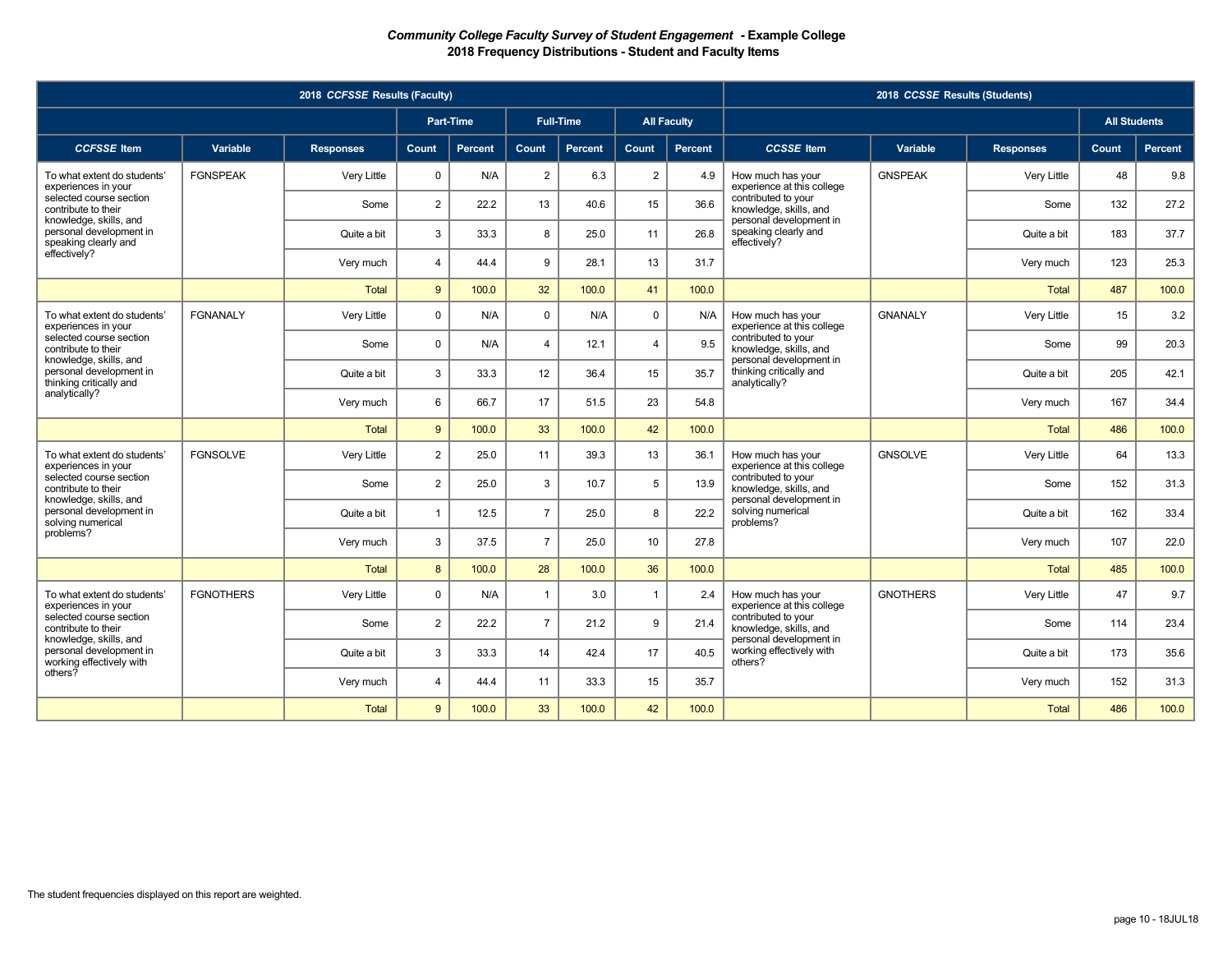|                                                                                |                     | 2018 CCFSSE Results (Faculty) |                |                |                |                  |                 |                    |                                                                               | 2018 CCSSE Results (Students) |                  |                     |                |
|--------------------------------------------------------------------------------|---------------------|-------------------------------|----------------|----------------|----------------|------------------|-----------------|--------------------|-------------------------------------------------------------------------------|-------------------------------|------------------|---------------------|----------------|
|                                                                                |                     |                               |                | Part-Time      |                | <b>Full-Time</b> |                 | <b>All Faculty</b> |                                                                               |                               |                  | <b>All Students</b> |                |
| <b>CCFSSE</b> Item                                                             | Variable            | <b>Responses</b>              | Count          | <b>Percent</b> | Count          | <b>Percent</b>   | Count           | Percent            | <b>CCSSE</b> Item                                                             | Variable                      | <b>Responses</b> | Count               | <b>Percent</b> |
| To what extent do students'<br>experiences in your                             | <b>FGNCARGOAL</b>   | Very Little                   | $\Omega$       | N/A            | 6              | 20.0             | 6               | 15.4               | How much has your<br>experience at this college                               | <b>GNCARGOAL</b>              | Very Little      | 51                  | 10.6           |
| selected course section<br>contribute to their                                 |                     | Some                          | 3              | 33.3           | $\overline{7}$ | 23.3             | 10              | 25.6               | contributed to your<br>knowledge, skills, and                                 |                               | Some             | 95                  | 19.5           |
| knowledge, skills, and<br>personal development in<br>developing clearer career |                     | Quite a bit                   | 3              | 33.3           | 8              | 26.7             | 11              | 28.2               | personal development in<br>developing career goals?                           |                               | Quite a bit      | 194                 | 39.8           |
| goals?                                                                         |                     | Very much                     | 3              | 33.3           | 9              | 30.0             | 12              | 30.8               |                                                                               |                               | Very much        | 147                 | 30.2           |
|                                                                                |                     | Total                         | 9              | 100.0          | 30             | 100.0            | 39              | 100.0              |                                                                               |                               | <b>Total</b>     | 487                 | 100.0          |
| To what extent do students'<br>experiences in your                             | <b>FGNGAINCAR</b>   | Very Little                   | $\mathbf 0$    | N/A            | 5              | 16.7             | $5\phantom{.0}$ | 12.8               | How much has your<br>experience at this college                               | <b>GNGAINCAR</b>              | Very Little      | 71                  | 14.6           |
| selected course section<br>contribute to their                                 |                     | Some                          | 5              | 55.6           | 11             | 36.7             | 16              | 41.0               | contributed to your<br>knowledge, skills, and                                 |                               | Some             | 130                 | 26.6           |
| knowledge, skills, and<br>personal development in<br>gaining information about |                     | Quite a bit                   | $\overline{2}$ | 22.2           | 5              | 16.7             | $\overline{7}$  | 17.9               | personal development in<br>gaining information about<br>career opportunities? |                               | Quite a bit      | 150                 | 30.8           |
| career opportunities?                                                          |                     | Very much                     | $\overline{2}$ | 22.2           | 9              | 30.0             | 11              | 28.2               |                                                                               |                               | Very much        | 136                 | 28.0           |
|                                                                                |                     | <b>Total</b>                  | 9              | 100.0          | 30             | 100.0            | 39              | 100.0              |                                                                               |                               | <b>Total</b>     | 487                 | 100.0          |
| How often do you refer<br>students to academic                                 | <b>REFACADADV</b>   | Never                         | $\mathbf 0$    | N/A            | $\overline{1}$ | 3.0              | $\overline{1}$  | 2.4                | How often have you used<br>academic advising/planning                         | <b>FREQACAD</b>               | Never            | 50                  | 10.6           |
| advising/planning?                                                             |                     | Rarely                        | $\Omega$       | N/A            | 5              | 15.2             | 5               | 12.2               | during the current<br>academic year?                                          |                               | 1 time           | 114                 | 24.0           |
|                                                                                |                     | Sometimes                     | 6              | 75.0           | 14             | 42.4             | 20              | 48.8               |                                                                               |                               | 2-4 times        | 226                 | 47.7           |
|                                                                                |                     | Often                         | $\overline{2}$ | 25.0           | 13             | 39.4             | 15              | 36.6               |                                                                               |                               | 5 or more times  | 85                  | 17.8           |
|                                                                                |                     | Total                         | 8              | 100.0          | 33             | 100.0            | 41              | 100.0              |                                                                               |                               | <b>Total</b>     | 475                 | 100.0          |
| How often do you refer<br>students to career                                   | <b>REFCARCOUNSL</b> | Never                         | $\overline{2}$ | 25.0           | 3              | 10.7             | $5\phantom{.0}$ | 13.9               | How often have you used<br>career counseling during                           | <b>FREQCACOU</b>              | Never            | 285                 | 59.9           |
| counseling?                                                                    |                     | Rarely                        | -1             | 12.5           | 12             | 42.9             | 13              | 36.1               | the current academic year?                                                    |                               | 1 time           | 93                  | 19.5           |
|                                                                                |                     | Sometimes                     | 3              | 37.5           | $\overline{7}$ | 25.0             | 10              | 27.8               |                                                                               |                               | 2-4 times        | 75                  | 15.8           |
|                                                                                |                     | Often                         | $\overline{2}$ | 25.0           | 6              | 21.4             | 8               | 22.2               |                                                                               |                               | 5 or more times  | 23                  | 4.8            |
|                                                                                |                     | Total                         | 8              | 100.0          | 28             | 100.0            | 36              | 100.0              |                                                                               |                               | Total            | 475                 | 100.0          |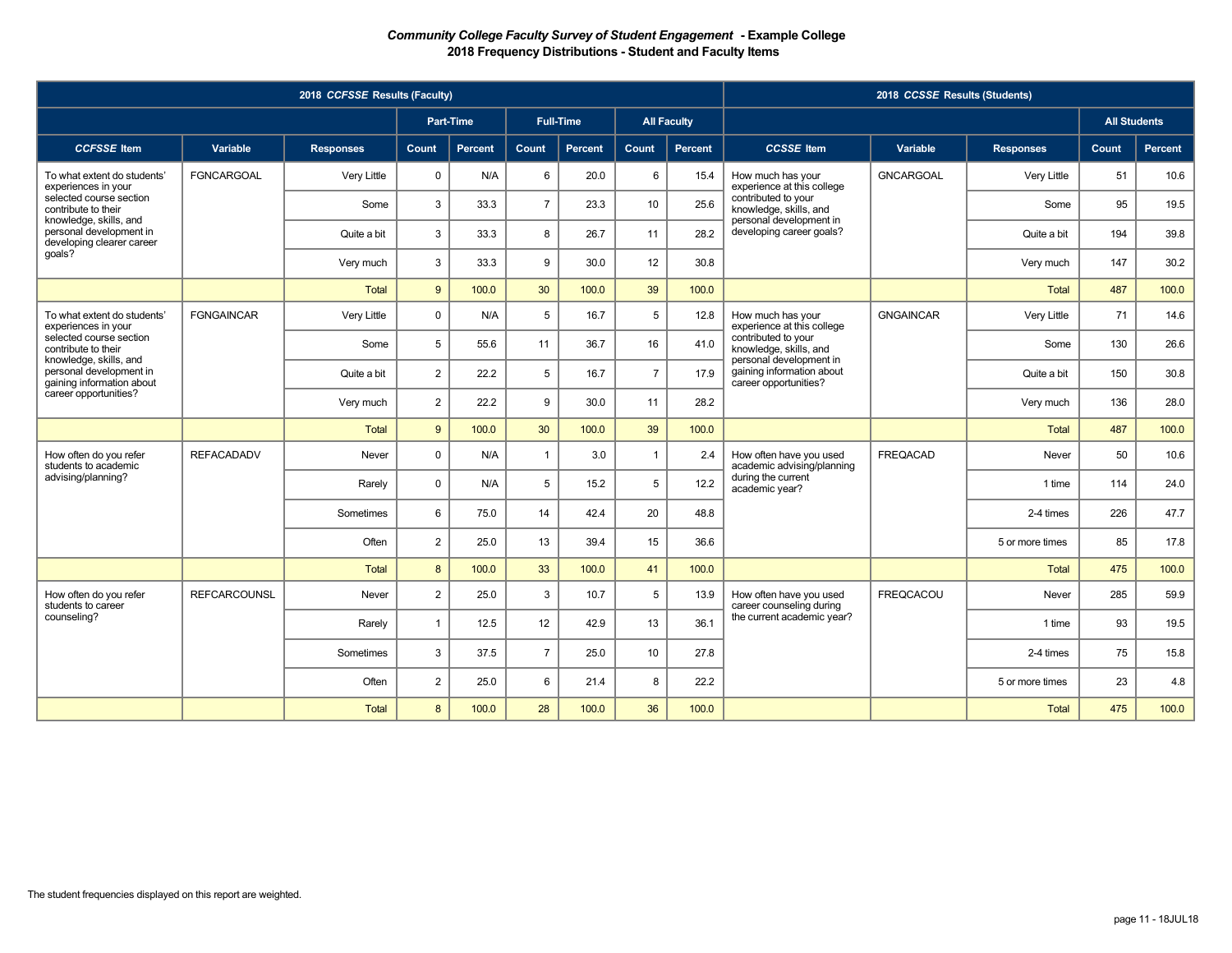|                                                     |                    | 2018 CCFSSE Results (Faculty) |                |           |                |                  |                |                    |                                                       | 2018 CCSSE Results (Students) |                  |                     |                |
|-----------------------------------------------------|--------------------|-------------------------------|----------------|-----------|----------------|------------------|----------------|--------------------|-------------------------------------------------------|-------------------------------|------------------|---------------------|----------------|
|                                                     |                    |                               |                | Part-Time |                | <b>Full-Time</b> |                | <b>All Faculty</b> |                                                       |                               |                  | <b>All Students</b> |                |
| <b>CCFSSE</b> Item                                  | <b>Variable</b>    | <b>Responses</b>              | Count          | Percent   | Count          | Percent          | <b>Count</b>   | Percent            | <b>CCSSE</b> Item                                     | Variable                      | <b>Responses</b> | Count               | <b>Percent</b> |
| How often do you refer<br>students to job placement | <b>REFJOBPL</b>    | Never                         | 3              | 37.5      | 6              | 21.4             | 9              | 25.0               | How often have you used<br>job placement services     | <b>FREQJOBPL</b>              | Never            | 412                 | 87.7           |
| assistance?                                         |                    | Rarely                        | $\overline{2}$ | 25.0      | 12             | 42.9             | 14             | 38.9               | during the current<br>academic year?                  |                               | 1 time           | 27                  | 5.8            |
|                                                     |                    | Sometimes                     | 3              | 37.5      | 6              | 21.4             | 9              | 25.0               |                                                       |                               | 2-4 times        | 22                  | 4.6            |
|                                                     |                    | Often                         | $\Omega$       | N/A       | $\overline{4}$ | 14.3             | $\overline{4}$ | 11.1               |                                                       |                               | 5 or more times  | 9                   | 2.0            |
|                                                     |                    | Total                         | 8              | 100.0     | 28             | 100.0            | 36             | 100.0              |                                                       |                               | <b>Total</b>     | 470                 | 100.0          |
| How often do you refer<br>students to peer or other | <b>REFTUTOR</b>    | Never                         | $\mathbf 0$    | N/A       | $\mathbf{1}$   | 3.0              | $\mathbf{1}$   | 2.4                | How often have you used<br>peer or other tutoring     | <b>FREQTUTOR</b>              | Never            | 305                 | 64.6           |
| tutoring?                                           |                    | Rarely                        | $\mathbf 0$    | N/A       | $\mathbf{1}$   | 3.0              | $\mathbf{1}$   | 2.4                | during the current<br>academic year?                  |                               | 1 time           | 65                  | 13.8           |
|                                                     |                    | Sometimes                     | $\overline{4}$ | 44.4      | 13             | 39.4             | 17             | 40.5               |                                                       |                               | 2-4 times        | 69                  | 14.6           |
|                                                     |                    | Often                         | 5              | 55.6      | 18             | 54.5             | 23             | 54.8               |                                                       |                               | 5 or more times  | 33                  | 7.0            |
|                                                     |                    | Total                         | 9              | 100.0     | 33             | 100.0            | 42             | 100.0              |                                                       |                               | <b>Total</b>     | 472                 | 100.0          |
| How often do you refer<br>students to skill labs    | <b>REFSKLLAB</b>   | Never                         | $\mathbf{1}$   | 12.5      | 3              | 10.0             | $\overline{4}$ | 10.5               | How often have you used<br>skill labs (writing, math, | <b>FREQLAB</b>                | Never            | 274                 | 58.6           |
| (writing, math, etc.)?                              |                    | Rarely                        | $\mathbf{1}$   | 12.5      | $\overline{4}$ | 13.3             | 5              | 13.2               | etc.) during the current<br>academic year?            |                               | 1 time           | 50                  | 10.8           |
|                                                     |                    | Sometimes                     | $\overline{2}$ | 25.0      | 11             | 36.7             | 13             | 34.2               |                                                       |                               | 2-4 times        | 82                  | 17.5           |
|                                                     |                    | Often                         | $\overline{4}$ | 50.0      | 12             | 40.0             | 16             | 42.1               |                                                       |                               | 5 or more times  | 61                  | 13.1           |
|                                                     |                    | Total                         | 8              | 100.0     | 30             | 100.0            | 38             | 100.0              |                                                       |                               | <b>Total</b>     | 468                 | 100.0          |
| How often do you refer<br>students to child care?   | <b>REFCHLDCARE</b> | Never                         | 6              | 75.0      | 16             | 55.2             | 22             | 59.5               | How often have you used<br>child care during the      | <b>FREQCHLD</b>               | Never            | 438                 | 93.1           |
|                                                     |                    | Rarely                        | $\overline{2}$ | 25.0      | 12             | 41.4             | 14             | 37.8               | current academic year?                                |                               | 1 time           | 13                  | 2.8            |
|                                                     |                    | Sometimes                     | $\mathbf 0$    | N/A       | $\mathbf 0$    | N/A              | $\mathbf 0$    | N/A                |                                                       |                               | 2-4 times        | 9                   | 1.8            |
|                                                     |                    | Often                         | $\mathbf 0$    | N/A       | $\mathbf{1}$   | 3.4              | $\overline{1}$ | 2.7                |                                                       |                               | 5 or more times  | 11                  | 2.3            |
|                                                     |                    | <b>Total</b>                  | 8              | 100.0     | 29             | 100.0            | 37             | 100.0              |                                                       |                               | Total            | 471                 | 100.0          |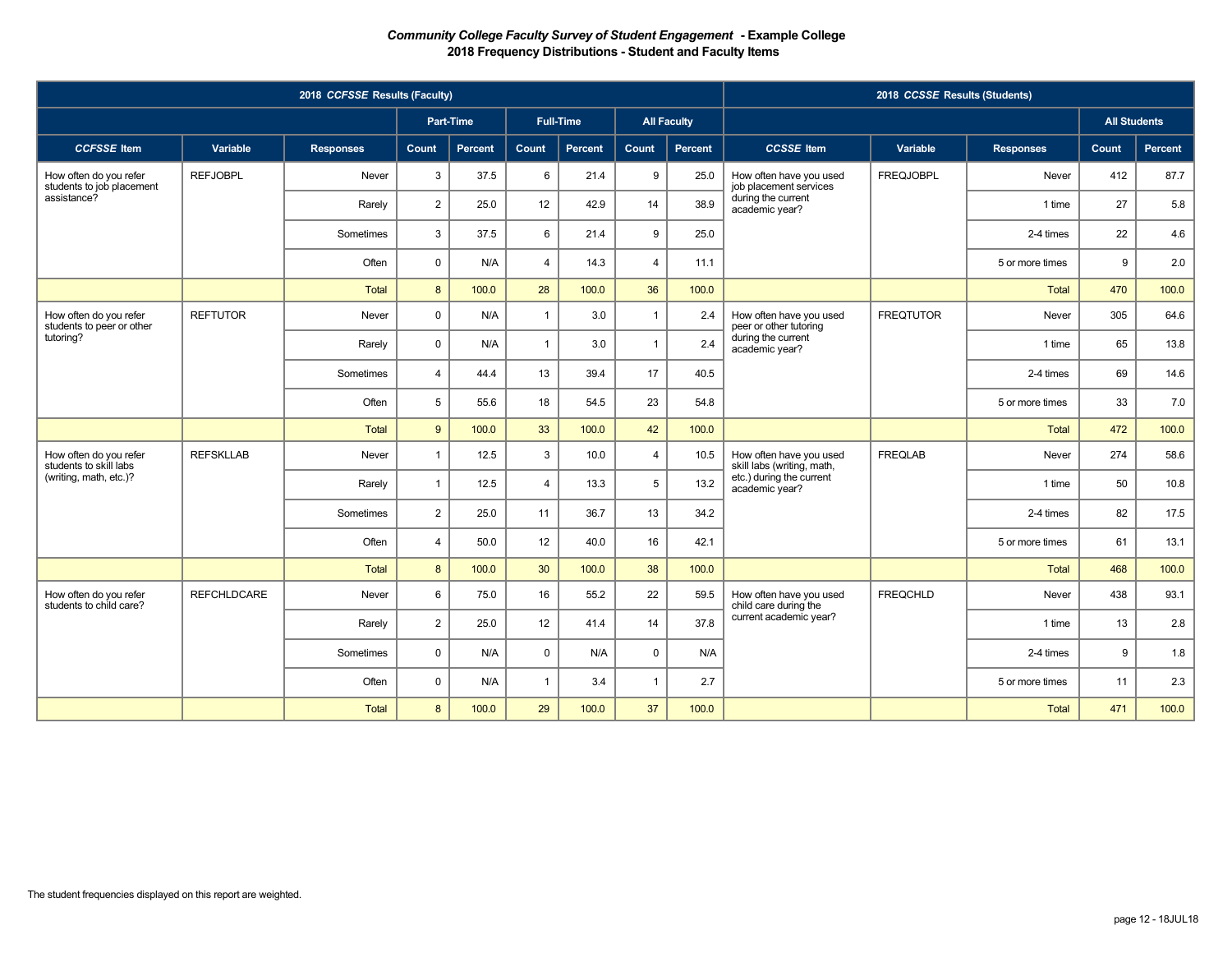| 2018 CCFSSE Results (Faculty)                        |                    |                  |                  |           |                |                  |                |                    | 2018 CCSSE Results (Students)                                                                 |                  |                  |                     |         |
|------------------------------------------------------|--------------------|------------------|------------------|-----------|----------------|------------------|----------------|--------------------|-----------------------------------------------------------------------------------------------|------------------|------------------|---------------------|---------|
|                                                      |                    |                  |                  | Part-Time |                | <b>Full-Time</b> |                | <b>All Faculty</b> |                                                                                               |                  |                  | <b>All Students</b> |         |
| <b>CCFSSE</b> Item                                   | Variable           | <b>Responses</b> | Count            | Percent   | Count          | <b>Percent</b>   | Count          | Percent            | <b>CCSSE</b> Item                                                                             | Variable         | <b>Responses</b> | Count               | Percent |
| How often do you refer<br>students to financial aid  | <b>REFFINAID</b>   | Never            | $\overline{2}$   | 25.0      | $\overline{2}$ | 6.3              | $\overline{4}$ | 10.0               | How often have you used<br>financial aid advising during                                      | <b>FREQFAADV</b> | Never            | 147                 | 31.4    |
| advising?                                            |                    | Rarely           | $\mathbf{1}$     | 12.5      | 5              | 15.6             | 6              | 15.0               | the current academic year?                                                                    |                  | 1 time           | 96                  | 20.4    |
|                                                      |                    | Sometimes        | 3                | 37.5      | 15             | 46.9             | 18             | 45.0               |                                                                                               |                  | 2-4 times        | 143                 | 30.4    |
|                                                      |                    | Often            | $\overline{2}$   | 25.0      | 10             | 31.3             | 12             | 30.0               |                                                                                               |                  | 5 or more times  | 83                  | 17.8    |
|                                                      |                    | Total            | 8                | 100.0     | 32             | 100.0            | 40             | 100.0              |                                                                                               |                  | Total            | 469                 | 100.0   |
| How often do you refer<br>students to computer labs? | <b>REFCOMPLAB</b>  | Never            | $\overline{2}$   | 25.0      | $\overline{4}$ | 12.9             | 6              | 15.4               | How often have you used<br>the computer lab during the<br>current academic year?              | <b>FREQCOMLB</b> | Never            | 233                 | 50.0    |
|                                                      |                    | Rarely           | $\mathbf 0$      | N/A       | 5              | 16.1             | 5              | 12.8               |                                                                                               |                  | 1 time           | 82                  | 17.6    |
|                                                      |                    | Sometimes        | 3                | 37.5      | 12             | 38.7             | 15             | 38.5               |                                                                                               |                  | 2-4 times        | 86                  | 18.6    |
|                                                      |                    | Often            | 3                | 37.5      | 10             | 32.3             | 13             | 33.3               |                                                                                               |                  | 5 or more times  | 65                  | 13.9    |
|                                                      |                    | Total            | 8                | 100.0     | 31             | 100.0            | 39             | 100.0              |                                                                                               |                  | Total            | 466                 | 100.0   |
| How often do you refer<br>students to student        | <b>REFSTUORG</b>   | Never            | $\mathbf{1}$     | 12.5      | $\overline{2}$ | 6.3              | 3              | 7.5                | How often have you used<br>student organizations<br>during the current<br>academic year?      | <b>FREQSTORG</b> | Never            | 311                 | 66.1    |
| organizations                                        |                    | Rarely           | 3                | 37.5      | 8              | 25.0             | 11             | 27.5               |                                                                                               |                  | 1 time           | 57                  | 12.1    |
|                                                      |                    | Sometimes        | 3                | 37.5      | 15             | 46.9             | 18             | 45.0               |                                                                                               |                  | 2-4 times        | 65                  | 13.7    |
|                                                      |                    | Often            | $\mathbf{1}$     | 12.5      | $\overline{7}$ | 21.9             | 8              | 20.0               |                                                                                               |                  | 5 or more times  | 38                  | 8.0     |
|                                                      |                    | Total            | $\boldsymbol{8}$ | 100.0     | 32             | 100.0            | 40             | 100.0              |                                                                                               |                  | Total            | 470                 | 100.0   |
| How often do you refer<br>students to transfer       | <b>REFTRANSADV</b> | Never            | $\overline{2}$   | 25.0      | $\mathbf 0$    | N/A              | $\overline{2}$ | 5.1                | How often have you used<br>transfer advising/planning<br>during the current<br>academic year? | <b>FREQTRADV</b> | Never            | 315                 | 67.5    |
| advising/planning?                                   |                    | Rarely           | $\overline{2}$   | 25.0      | $\overline{4}$ | 12.9             | 6              | 15.4               |                                                                                               |                  | 1 time           | 73                  | 15.5    |
|                                                      |                    | Sometimes        | $\mathbf{1}$     | 12.5      | 17             | 54.8             | 18             | 46.2               |                                                                                               |                  | 2-4 times        | 66                  | 14.1    |
|                                                      |                    | Often            | 3                | 37.5      | 10             | 32.3             | 13             | 33.3               |                                                                                               |                  | 5 or more times  | 13                  | 2.8     |
|                                                      |                    | Total            | 8                | 100.0     | 31             | 100.0            | 39             | 100.0              |                                                                                               |                  | Total            | 467                 | 100.0   |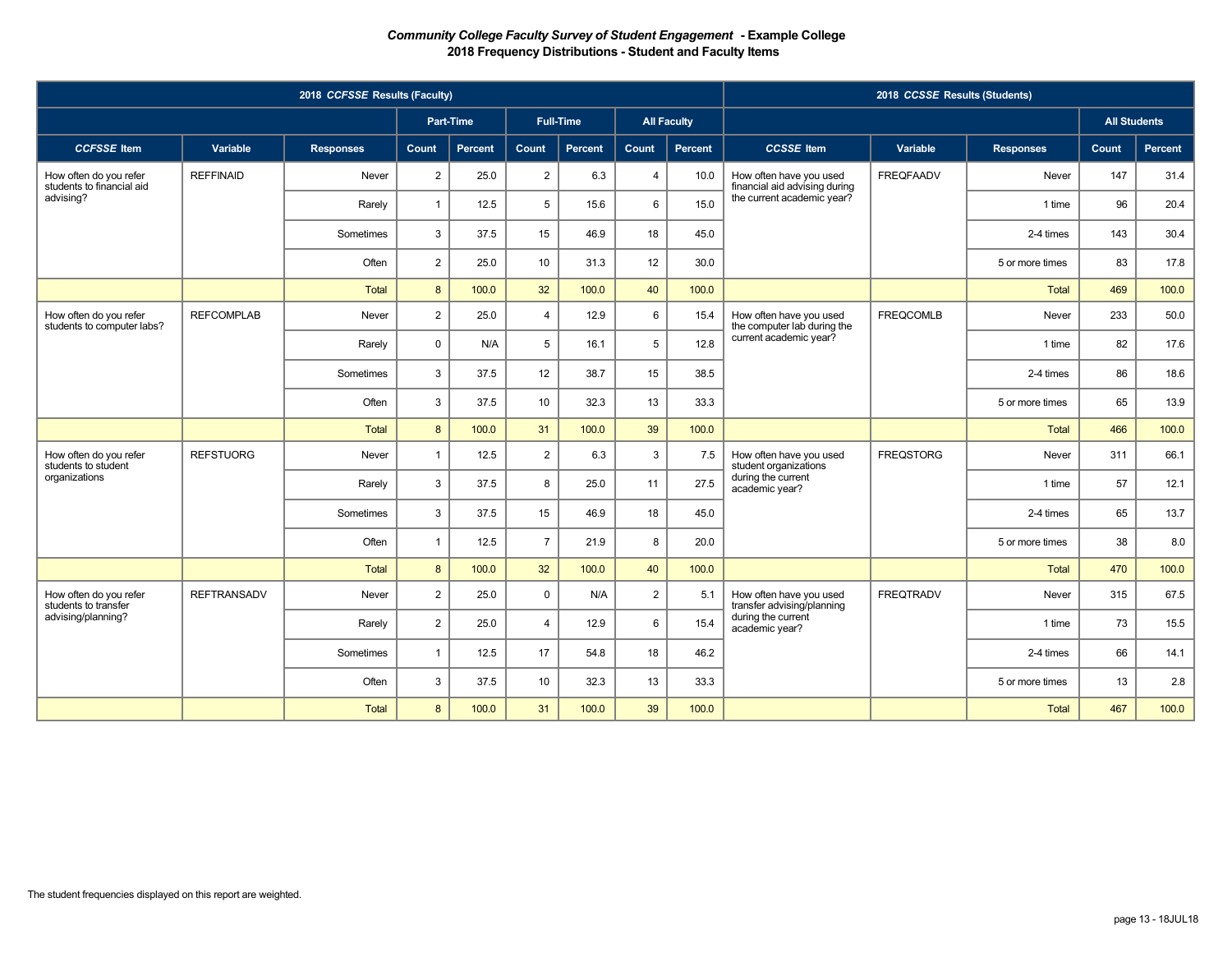|                                                    | 2018 CCSSE Results (Students) |                  |                  |                |                |                  |                |                    |                                                                                                              |                     |                                                          |                |                     |     |      |
|----------------------------------------------------|-------------------------------|------------------|------------------|----------------|----------------|------------------|----------------|--------------------|--------------------------------------------------------------------------------------------------------------|---------------------|----------------------------------------------------------|----------------|---------------------|-----|------|
|                                                    |                               |                  |                  | Part-Time      |                | <b>Full-Time</b> |                | <b>All Faculty</b> |                                                                                                              |                     |                                                          |                | <b>All Students</b> |     |      |
| <b>CCFSSE</b> Item                                 | Variable                      | <b>Responses</b> | <b>Count</b>     | <b>Percent</b> | Count          | Percent          | Count          | Percent            | <b>CCSSE</b> Item                                                                                            | Variable            | <b>Responses</b>                                         | Count          | Percent             |     |      |
| How often do you refer<br>students to library      | <b>REFLIBRARY</b>             | Never            | $\overline{1}$   | 11.1           | $\sqrt{2}$     | 6.1              | 3              | 7.1                | How often have you used<br>library resources and<br>services during the current<br>academic year?            | <b>FREQLIB</b>      | Never                                                    | 153            | 32.4                |     |      |
| resources and services?                            |                               | Rarely           | $\mathbf 0$      | N/A            | 8              | 24.2             | 8              | 19.0               |                                                                                                              |                     | 1 time                                                   | 84             | 17.8                |     |      |
|                                                    |                               | Sometimes        | 6                | 66.7           | 14             | 42.4             | 20             | 47.6               |                                                                                                              |                     | 2-4 times                                                | 140            | 29.6                |     |      |
|                                                    |                               | Often            | $\overline{2}$   | 22.2           | 9              | 27.3             | 11             | 26.2               |                                                                                                              |                     | 5 or more times                                          | 96             | 20.3                |     |      |
|                                                    |                               | Total            | 9                | 100.0          | 33             | 100.0            | 42             | 100.0              |                                                                                                              |                     | Total                                                    | 472            | 100.0               |     |      |
| How often do you refer<br>students to services for | <b>REFDISABL</b>              | Never            | $\overline{2}$   | 25.0           | $\mathbf{1}$   | 3.3              | 3              | 7.9                | How often have you used<br>services for students with                                                        | <b>FREQDISABSVC</b> | Never                                                    | 444            | 94.1                |     |      |
| students with disabilities?                        |                               | Rarely           | $\mathbf{1}$     | 12.5           | 9              | 30.0             | 10             | 26.3               | disabilities during the<br>current academic year?                                                            |                     | 1 time                                                   | 17             | 3.5                 |     |      |
|                                                    |                               | Sometimes        | $\overline{4}$   | 50.0           | 18             | 60.0             | 22             | 57.9               |                                                                                                              |                     | 2-4 times                                                | 9              | 1.8                 |     |      |
|                                                    |                               | Often            | $\overline{1}$   | 12.5           | $\overline{2}$ | 6.7              | 3              | 7.9                |                                                                                                              |                     | 5 or more times                                          | $\overline{2}$ | 0.5                 |     |      |
|                                                    |                               | Total            | $\boldsymbol{8}$ | 100.0          | 30             | 100.0            | 38             | 100.0              |                                                                                                              |                     | Total                                                    | 472            | 100.0               |     |      |
| How often do you refer<br>students to services for | <b>REFMILVET</b>              | Never            | 3                | 37.5           | $\overline{4}$ | 14.3             | $\overline{7}$ | 19.4               | How often have you used<br>services for active military<br>and veterans during the<br>current academic year? | <b>FREQMILSVCS</b>  | Never                                                    | 437            | 93.1                |     |      |
| active military and<br>veterans?                   |                               | Rarely           | $\overline{4}$   | 50.0           | $\overline{7}$ | 25.0             | 11             | 30.6               |                                                                                                              |                     | 1 time                                                   | 17             | 3.6                 |     |      |
|                                                    |                               | Sometimes        | $\mathbf 0$      | N/A            | 15             | 53.6             | 15             | 41.7               |                                                                                                              |                     | 2-4 times                                                | $\overline{7}$ | 1.6                 |     |      |
|                                                    |                               | Often            | $\mathbf{1}$     | 12.5           | $\overline{2}$ | 7.1              | 3              | 8.3                |                                                                                                              |                     | 5 or more times                                          | 8              | 1.8                 |     |      |
|                                                    |                               | Total            | $\boldsymbol{8}$ | 100.0          | 28             | 100.0            | 36             | 100.0              |                                                                                                              |                     | <b>Total</b>                                             | 469            | 100.0               |     |      |
| How important do you<br>believe academic           | <b>SIGACADADV</b>             |                  |                  | Not at all     | $\mathbf 0$    | N/A              | $\overline{1}$ | 3.0                | $\overline{1}$                                                                                               | 2.4                 | How important is academic<br>advising/planning to you at | <b>IMPACAD</b> | Not at all          | 32  | 7.0  |
| advising/planning is to<br>students?               |                               |                  |                  | Somewhat       | $\mathbf{1}$   | 11.1             | $\mathbf{1}$   | 3.0                | $\overline{2}$                                                                                               | 4.8                 | this college?                                            |                | Somewhat            | 109 | 24.0 |
|                                                    |                               | Very             | 8                | 88.9           | 31             | 93.9             | 39             | 92.9               |                                                                                                              |                     | Very                                                     | 312            | 69.0                |     |      |
|                                                    |                               | Total            | 9                | 100.0          | 33             | 100.0            | 42             | 100.0              |                                                                                                              |                     | <b>Total</b>                                             | 453            | 100.0               |     |      |
| How important do you<br>believe career counseling  | SIGCARCOUNSL                  | Not at all       | $\mathbf 0$      | N/A            | $\mathbf{1}$   | 3.0              | $\overline{1}$ | 2.4                | How important is career<br>counseling to you at this                                                         | <b>IMPCACOU</b>     | Not at all                                               | 109            | 24.4                |     |      |
| is to students?                                    |                               |                  |                  | Somewhat       | $\mathbf{3}$   | 33.3             | 9              | 27.3               | 12                                                                                                           | 28.6                | college?                                                 |                | Somewhat            | 127 | 28.3 |
|                                                    |                               | Very             | 6                | 66.7           | 23             | 69.7             | 29             | 69.0               |                                                                                                              |                     | Very                                                     | 213            | 47.4                |     |      |
|                                                    |                               | Total            | 9                | 100.0          | 33             | 100.0            | 42             | 100.0              |                                                                                                              |                     | Total                                                    | 449            | 100.0               |     |      |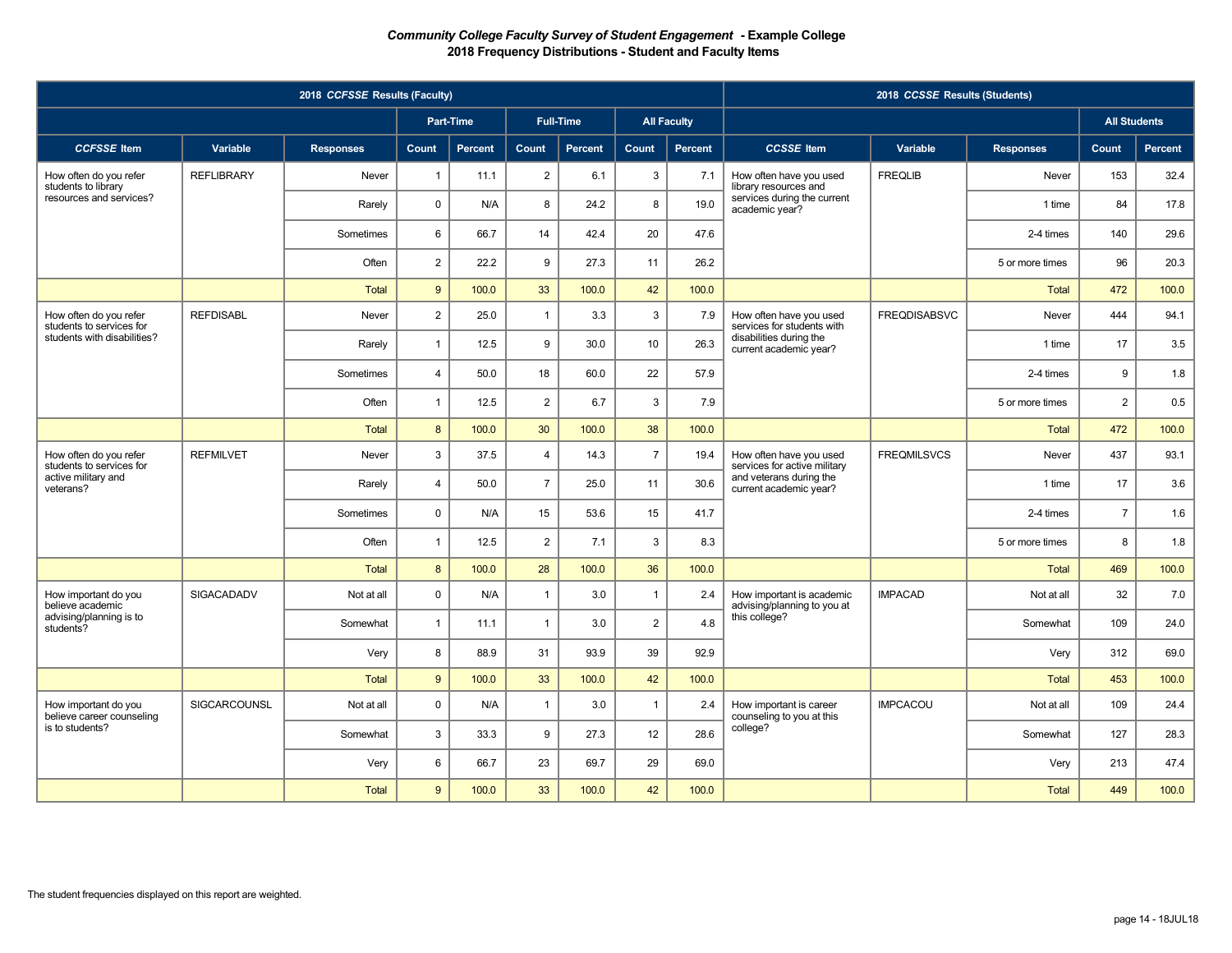| 2018 CCFSSE Results (Faculty)                                               |                    |                  |                |                  |                |                  |                |                    | 2018 CCSSE Results (Students)                                                    |                 |                  |       |                     |    |      |
|-----------------------------------------------------------------------------|--------------------|------------------|----------------|------------------|----------------|------------------|----------------|--------------------|----------------------------------------------------------------------------------|-----------------|------------------|-------|---------------------|----|------|
|                                                                             |                    |                  |                | <b>Part-Time</b> |                | <b>Full-Time</b> |                | <b>All Faculty</b> |                                                                                  |                 |                  |       | <b>All Students</b> |    |      |
| <b>CCFSSE</b> Item                                                          | Variable           | <b>Responses</b> | Count          | Percent          | Count          | Percent          | Count          | <b>Percent</b>     | <b>CCSSE</b> Item                                                                | Variable        | <b>Responses</b> | Count | <b>Percent</b>      |    |      |
| How important do you<br>believe job placement<br>assistance is to students? | <b>SIGJOBPL</b>    | Not at all       | $\mathsf 0$    | N/A              | $\mathbf{1}$   | 3.0              | $\overline{1}$ | 2.4                | How important is job<br>placement assistance to                                  | <b>IMPJOBPL</b> | Not at all       | 169   | 38.5                |    |      |
|                                                                             |                    | Somewhat         | 6              | 66.7             | 11             | 33.3             | 17             | 40.5               | you at this college?                                                             |                 | Somewhat         | 128   | 29.1                |    |      |
|                                                                             |                    | Very             | $\mathbf{3}$   | 33.3             | 21             | 63.6             | 24             | 57.1               |                                                                                  |                 | Very             | 143   | 32.5                |    |      |
|                                                                             |                    | Total            | 9              | 100.0            | 33             | 100.0            | 42             | 100.0              |                                                                                  |                 | <b>Total</b>     | 439   | 100.0               |    |      |
| How important do you<br>believe peer or other                               | <b>SIGTUTOR</b>    | Not at all       | $\mathbf 0$    | N/A              | $\mathbf{1}$   | 3.0              | $\overline{1}$ | 2.4                | How important is peer or<br>other tutoring to you at this                        | <b>IMPTUTOR</b> | Not at all       | 137   | 30.9                |    |      |
| tutoring is to students?                                                    |                    | Somewhat         | $\mathbf{3}$   | 33.3             | 3              | 9.1              | 6              | 14.3               | college?                                                                         |                 | Somewhat         | 125   | 28.1                |    |      |
|                                                                             |                    | Very             | 6              | 66.7             | 29             | 87.9             | 35             | 83.3               |                                                                                  |                 | Very             | 182   | 41.0                |    |      |
|                                                                             |                    | Total            | 9              | 100.0            | 33             | 100.0            | 42             | 100.0              |                                                                                  |                 | <b>Total</b>     | 445   | 100.0               |    |      |
| How important do you<br>believe skill labs (writing,                        | <b>SIGSKLLAB</b>   | Not at all       | $\mathbf 0$    | N/A              | $\mathbf{1}$   | 3.0              | $\overline{1}$ | 2.4                | How important are skill labs<br>(writing, math, etc.) to you<br>at this college? | <b>IMPLAB</b>   | Not at all       | 122   | 27.4                |    |      |
| math, etc.) are to students?                                                |                    | Somewhat         | 3              | 33.3             | 6              | 18.2             | 9              | 21.4               |                                                                                  |                 | Somewhat         | 146   | 32.8                |    |      |
|                                                                             |                    | Very             | 6              | 66.7             | 26             | 78.8             | 32             | 76.2               |                                                                                  |                 | Very             | 177   | 39.8                |    |      |
|                                                                             |                    | Total            | 9              | 100.0            | 33             | 100.0            | 42             | 100.0              |                                                                                  |                 | <b>Total</b>     | 445   | 100.0               |    |      |
| How important do you<br>believe child care is to                            | <b>SIGCHLDCARE</b> | Not at all       | $\mathbf{1}$   | 11.1             | $\mathbf{3}$   | 9.1              | $\overline{4}$ | 9.5                | <b>IMPCHLD</b><br>How important is child care<br>to you at this college?         |                 | Not at all       | 234   | 53.8                |    |      |
| students?                                                                   |                    | Somewhat         | $\overline{7}$ | 77.8             | 13             | 39.4             | 20             | 47.6               |                                                                                  |                 | Somewhat         | 91    | 21.0                |    |      |
|                                                                             |                    | Very             | $\mathbf{1}$   | 11.1             | 17             | 51.5             | 18             | 42.9               |                                                                                  |                 | Very             | 110   | 25.3                |    |      |
|                                                                             |                    | Total            | 9              | 100.0            | 33             | 100.0            | 42             | 100.0              |                                                                                  |                 | <b>Total</b>     | 435   | 100.0               |    |      |
| How important do you<br>believe financial aid                               | <b>SIGFINAID</b>   | Not at all       | $\mathbf 0$    | N/A              | $\overline{1}$ | 3.0              | $\overline{1}$ | 2.4                | How important is financial<br>aid advising to you at this                        | <b>IMPFAADV</b> | Not at all       | 69    | 15.5                |    |      |
| advising is to students?                                                    |                    |                  |                | Somewhat         | $\mathbf 0$    | N/A              | $\overline{2}$ | 6.1                | $\overline{2}$                                                                   | 4.8             | college?         |       | Somewhat            | 66 | 14.8 |
|                                                                             |                    | Very             | 9              | 100.0            | 30             | 90.9             | 39             | 92.9               |                                                                                  |                 | Very             | 310   | 69.8                |    |      |
|                                                                             |                    | Total            | 9              | 100.0            | 33             | 100.0            | 42             | 100.0              |                                                                                  |                 | <b>Total</b>     | 444   | 100.0               |    |      |
| How important do you<br>believe computer labs are                           | <b>SIGCOMPLAB</b>  | Not at all       | $\mathbf 0$    | N/A              | $\mathbf{1}$   | 3.0              | $\overline{1}$ | 2.4                | How important are<br>computer labs to you at this<br>college?                    | <b>IMPCOMLB</b> | Not at all       | 117   | 26.0                |    |      |
| to students?                                                                |                    | Somewhat         | $\mathbf 0$    | N/A              | 8              | 24.2             | 8              | 19.0               |                                                                                  |                 | Somewhat         | 134   | 29.8                |    |      |
|                                                                             |                    | Very             | 9              | 100.0            | 24             | 72.7             | 33             | 78.6               |                                                                                  |                 | Very             | 199   | 44.2                |    |      |
|                                                                             |                    | Total            | 9              | 100.0            | 33             | 100.0            | 42             | 100.0              |                                                                                  |                 | Total            | 450   | 100.0               |    |      |